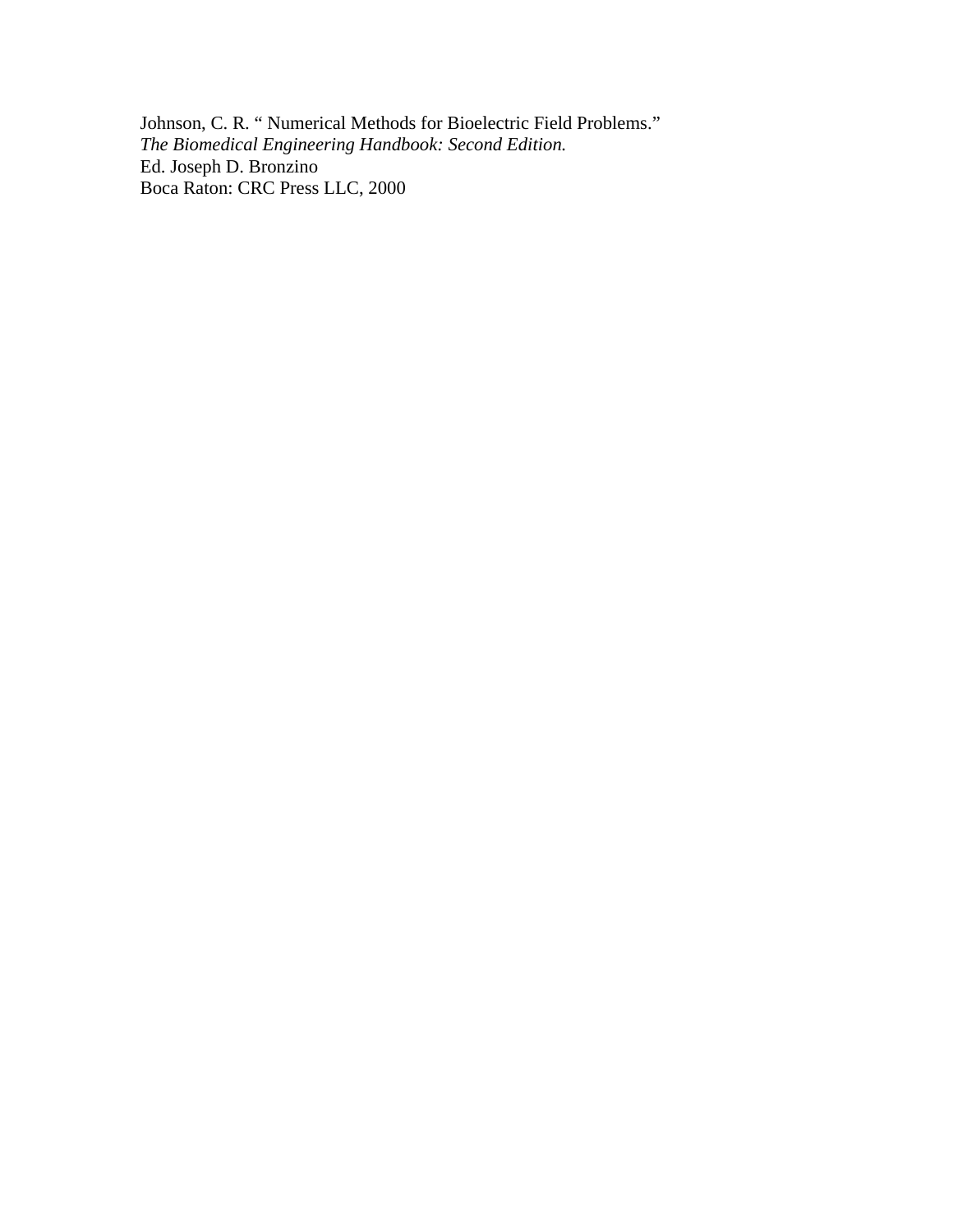# 12 Numerical Methods for Bioelectric Field Problems

12.1 [Problem Formulation](#page-2-0)

12.2 [Model Construction and Mesh Generation](#page-3-0)

12.3 [Numerical Methods](#page-4-0)

Approximation Techniques • The Galerkin Method • The Finite-Difference Method • The Finite-Element Method • Application of the FE Method for 3D Domains • The Boundary-Element Method • Solution Methods and Computational Considerations • Comparison of Methods

Christopher R. Johnson *University of Utah*

12.4 [Adaptive Methods](#page-14-0) Convergence of a Sequence of Approximate Solutions • Energy Norms

Computer modeling and simulation continue to grow more important to the field of bioengineering. The reasons for this growing importance are manyfold. First, mathematical modeling has been shown to be a substantial tool for the investigation of complex biophysical phenomena. Second, since the level of complexity one can model parallels existing hardware configurations, advances in computer architecture have made it feasible to apply the computational paradigm to complex biophysical systems. Hence, while biologic complexity continues to outstrip the capabilities of even the largest computational systems, the computational methodology has taken hold in bioengineering and has been used successfully to suggest physiologically and clinically important scenarios and results.

This chapter provides an overview of numerical techniques that can be applied to a class of bioelectric field problems. Bioelectric field problems are found in a wide variety of biomedical applications that range from single cells [1], to organs [2], up to models that incorporate partial to full human structures [3,4,5]. I describe some general modeling techniques that will be applicable, in part, to all the aforementioned problems. I focus this study on a class of bioelectric volume conductor problems that arise in electrocardiography and electroencephalography.

I begin by stating the mathematical formulation for a bioelectric volume conductor, continue by describing the model construction process, and follow with sections on numerical solutions and computational considerations. I concluded with a section on error analysis coupled with a brief introduction to adaptive methods.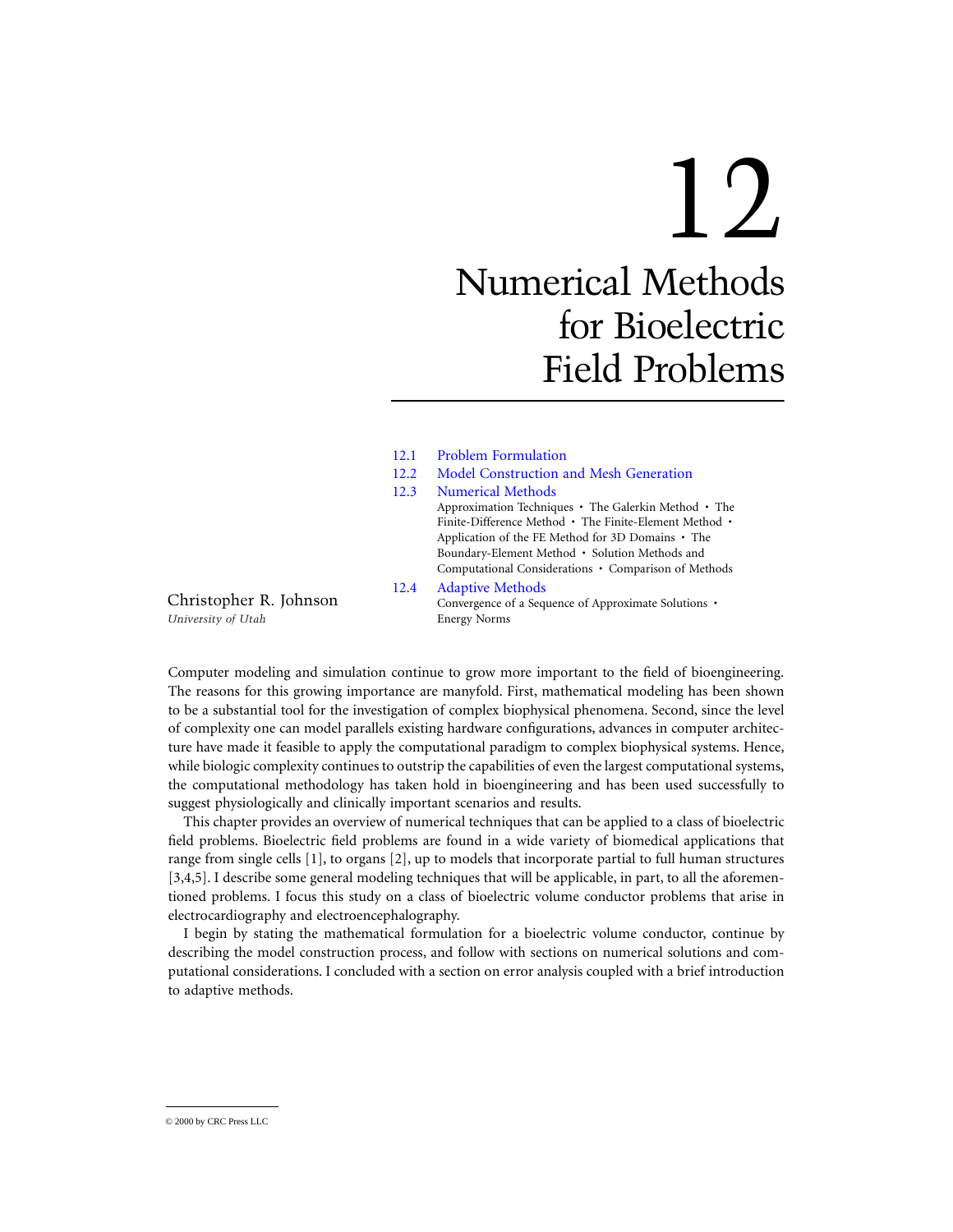## <span id="page-2-0"></span>**12.1 Problem Formulation**

As noted in Chap. 9, most bioelectric field problems can be formulated in terms of either the Poisson or the Laplace equation for electrical conduction. Since Laplace's equation is the homogeneous counterpart of the Poisson equation, I will develop the treatment for a general three-dimensional Poisson problem and discuss simplifications and special cases when necessary.

A *typical* bioelectric volume conductor can be posed as the following boundary value problem:

$$
\nabla \cdot \sigma \nabla \Phi = -I_V \quad \text{in } \Omega \tag{12.1}
$$

where  $\Omega$  is the electrostatic potential,  $\sigma$  is the electrical conductivity tensor, and  $I_V$  is the current per unit volume defined within the solution domain,  $Ω$ . The associated boundary conditions depend on what type of problem one wishes to solve. There are generally considered to be two different types of direct and inverse volume conductor problems.

One type of problem deals with the interplay between the description of the bioelectric volume source currents and the resulting volume currents and volume and surface voltages. Here, the problem statement would be to solve Eq. (12.1) for  $\Phi$  with a known description of  $I_V$  and the Neumann boundary condition:

$$
\sigma \nabla \Phi \cdot \mathbf{n} = 0 \quad \text{in } \Gamma_T \tag{12.2}
$$

which says that the normal component of the electric field is zero on the surface interfacing with air (here denoted by  $\Gamma_T$ ). This problem can be used to solve two well-known problems in medicine, the direct EEG (electroencephalography) and ECG (electrocardiography) volume conductor problems. In the direct EEG problem, one usually discretizes the brain and surrounding tissue and skull. One then assumes a description of the bioelectric current source within the brain (this usually takes the form of dipoles or multipoles) and calculates the field within the brain and on the surface of the scalp. Similarly, in one version of the direct EEG problem, one utilizes descriptions of the current sources in the heart (either dipoles or membrane current source models such as the FitzHugh-Nagumo and Beeler-Reuter, among others) and calculates the currents and voltages within the volume conductor of the chest and voltages on the surface of the torso. The inverse problems associated with these direct problems involve estimating the current sources  $I_V$  within the volume conductor from measurements of voltages on the surface of either the head or body. Thus one would solve Eq. (12.1) with the boundary conditions

$$
\Phi = \Phi_0 \quad \text{on } \Sigma \subseteq \Gamma_T \tag{12.3}
$$

$$
\sigma \nabla \Phi \cdot n = 0 \quad \text{on } \Gamma_T \tag{12.4}
$$

The first is the Dirichlet condition, which says that one has a set of discrete measurements of the voltage of a subset of the outer surface. The second is the natural Neumann condition. While it does not look much different than the formulation of the direct problem, the inverse formulations are ill-posed. The bioelectric inverse problem in terms of primary current sources does not have a unique solution, and the solution does not depend continuously on the data. Thus, to obtain *useful* solutions, one must try to restrict the solution domain (i.e., number of physiologically plausible solutions) [11] for the former case and apply so-called regularization techniques to attempt to restore the continuity of the solution on the data in the latter case.

Another bioelectric direct/inverse formulation poses both the problems in terms of scalar values at the surfaces. For the EEG problem, one would take the surface of the brain (cortex) as one bounded surface and the surface of the scalp as the other surface. The direct problem would involve making measurements of voltage of the surface of the cortex at discrete locations and then calculating the voltages

<sup>© 2000</sup> by CRC Press LLC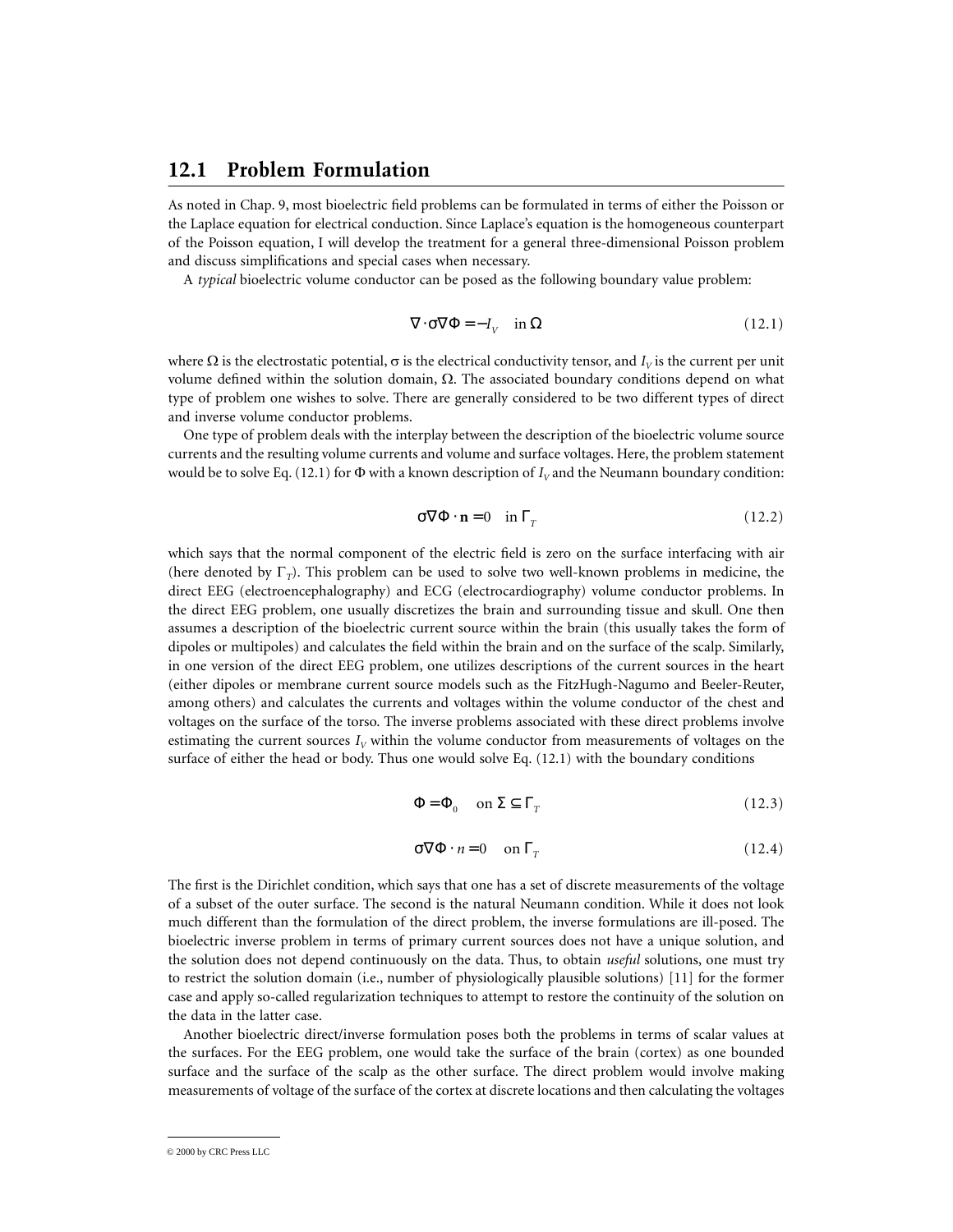<span id="page-3-0"></span>on the surface of the scalp. Similarly, for the ECG problem, voltages could be measured on the surface of the heart and used to calculate the voltages at the surface of the torso, as well as within the volume conductor of the thorax. To formulate the inverse problems, one uses measurements on the surface of the scalp (torso) to calculate the voltages on the surface of the cortex (heart). Here, we solve Laplace's equation instead of Poisson's equation, because we are interested in the distributions of voltages on a surface instead of current sources within a volume. This leads to the following boundary value problem:

$$
\nabla \cdot \sigma \nabla \Phi = 0 \quad \text{in } \Omega \tag{12.5}
$$

$$
\Phi = \Phi_0 \quad \text{on } \Sigma \subseteq \Gamma_T \tag{12.6}
$$

$$
\sigma \nabla \Phi \cdot \mathbf{n} = 0 \quad \text{on } \Gamma_T \tag{12.7}
$$

For this formulation, the solution to the inverse problem is unique [17]; however, there still exists the problem of continuity of the solution on the data. The linear algebra counterpart to the elliptic boundary value problem is often useful in discussing this problem of noncontinuity. The numerical solution to all elliptic boundary value problems (such as Poisson and Laplace problems) can be formulated in terms of a set of liner equations **A**Φ = **b**. For the solution of Laplace's equation, the system can be reformulated as

$$
A\Phi_{\text{in}} = \Phi_{\text{out}} \tag{12.8}
$$

where  $\Phi_{\text{in}}$  is the vector of data on the inner surface bounding the solution domain (the electrostatic potentials on the cortex or heart, for example),  $\Phi_{\text{out}}$  is the vector of data that bound the outer surface (the subset of voltage values on the surface of the scalp or torso, for example), and *A* is the *transfer matrix* between  $\Phi_{\text{out}}$  and  $\Phi_{\text{in}}$ , which usually contains the geometry and physical properties (conductivities, dielectric constants, etc.) of the volume conductor. The direct problem is then simply (well) posed as solving Eq. (12.8) for  $\Phi_{\text{out}}$  given  $\Phi_{\text{in}}$ . Likewise, the inverse problem is to determine  $\Phi_{\text{in}}$  given  $\Phi_{\text{out}}$ .

A characteristic of *A* for ill-posed problems is that it has a very large condition number. In other words, the ill-conditioned matrix *A* is very near to being singular. Briefly, the condition number is defined as  $\kappa(A) = ||A|| \cdot ||A^{-1}||$  or the ratio of maximum to minimum singular values measured in the  $L_2$  norm. The ideal problem conditioning occurs for orthogonal matrices which have  $κ(A) ≈ 1$ , while an ill-conditioned matrix will have  $\kappa(A) \geq 1$ . When one inverts a matrix that has a very large condition number, the inversion process is unstable and is highly susceptible to errors. The condition of a matrix is relative. It is related to the precision level of computations and is a function of the size of the problem. For example, if the condition number exceeds a linear growth rate with respect to the size of the problem, the problem will become increasingly ill-conditioned. See [36] for more about the condition number of matrices.

A number of techniques have arisen to deal with ill-posed inverse problems. These techniques include truncated singular value decomposition (TSVD), generalized singular value decomposition (GSVD), maximum entropy, and a number of generalized least squares schemes, including Twomey and Tikhonov regularization methods. Since this chapter is concerned more with the numerical techniques for approximating bioelectric field problems, the reader is referred to [12–15] to further investigate the regularization of ill-posed problems. A particularly useful reference for discrete ill-posed problems is the Matlab package developed by Per Christian Hansen, which is available via netlib [16].

# **12.2 Model Construction and Mesh Generation**

Once we have stated or derived the mathematical equations that define the physics of the system, we must figure out how to solve these equations for the particular domain we are interested in. Most numerical methods for solving boundary value problems require that the continuous domain be broken

<sup>© 2000</sup> by CRC Press LLC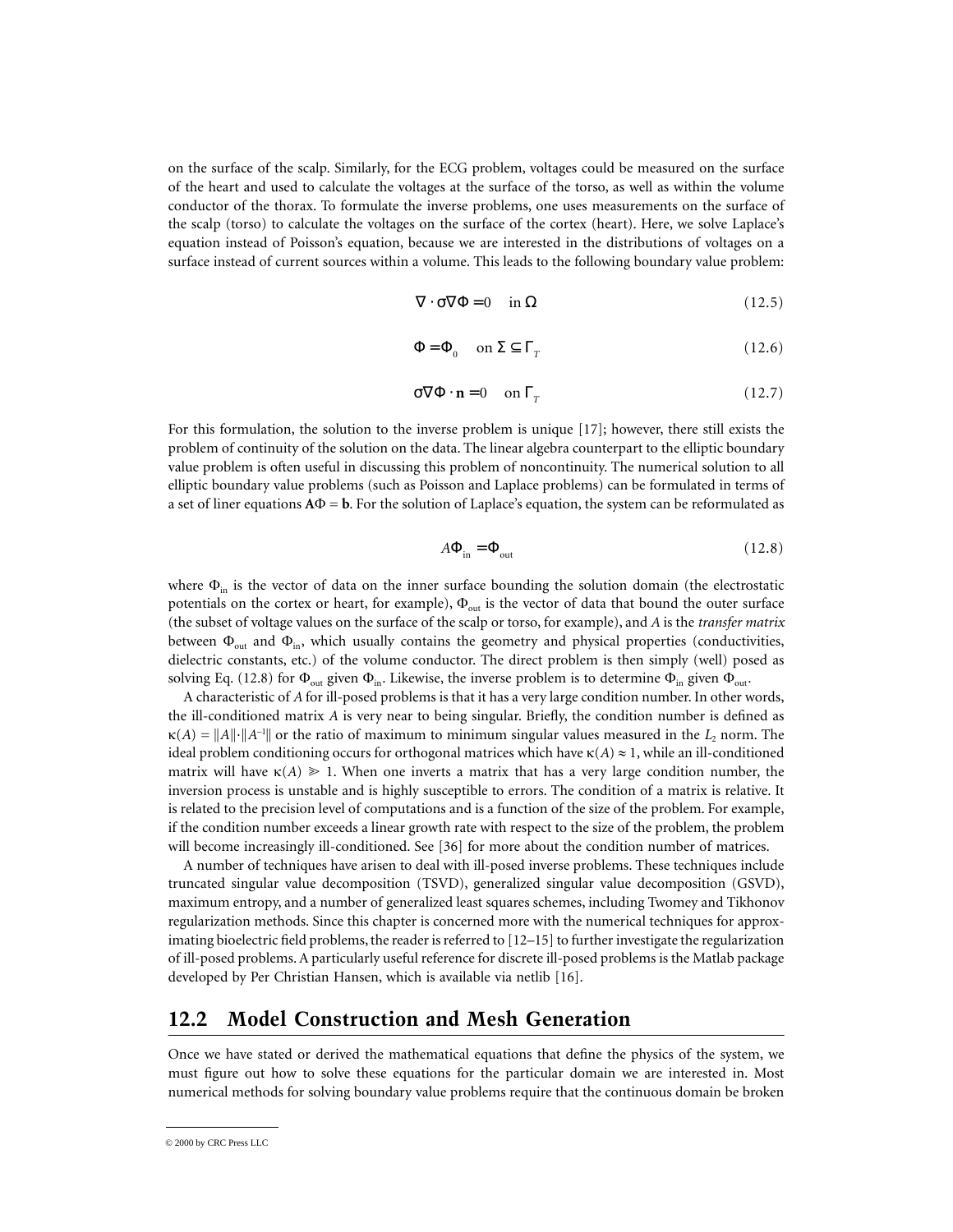<span id="page-4-0"></span>up into discrete elements, the so-called mesh or grid, which one can use to approximate the governing equation(s) using the particular numerical technique (finite element, boundary element, finite difference, or multigrid) best suited to the problem.

Because of the complex geometries often associated with bioelectric field problems, construction of the polygonal mesh can become one of the most time-consuming aspects of the modeling process. After deciding on the particular approximation method to use (and the most appropriate type of element), one needs to construct a mesh of the solution domain that matches the number of degrees of freedom of the fundamental element. For the sake of simplicity, we will assume that we will use linear elements, either tetrahedrons, which are usually used for modeling irregular three-dimensional domains, or hexahedrons, which are used for modeling regular, uniform domains.

There are several different strategies for discretizing the geometry into fundamental elements. For bioelectric field problems, two approaches to mesh generation have become standard: the *divide and conquer* (or subsequent subdivision) strategy and the *Delaunay triangulation* strategy.

In using the divide and conquer strategy, one starts with a set of points that define the bounding surface(s) in three dimensions (contours in two dimensions). The volume (surface) is repeatedly divided into smaller regions until a satisfactory discretization level has been achieved. Usually, the domain is broken up into eight-node cubic elements, which can then be subdivided into five (minimally) or six tetrahedral elements if so desired. This methodology has the advantage of being fairly easy to program; furthermore, commercial mesh generators exist for the divide and conquer method. For use in solving bioelectric field problems, its main disadvantage is that it allows elements to overlap interior boundaries. A single element may span two different conductive regions, for example, when part of an element represents muscle tissue (which could be anisotropic) and the other part of the element falls into a region representing fat tissue. It then becomes very difficult to assign unique conductivity parameters to each element and at the same time accurately represent the geometry.

A second method of mesh generation is the Delaunay triangulation strategy. Given a three-dimensional set of points that define the boundaries and interior regions of the domain to be modeled, one tessellates the point cloud into an optimal mesh of tetrahedra. For bioelectric field problems, the advantages and disadvantages tend to be exactly contrary to those arising from the divide and conquer strategy. The primary advantage is that one can create the mesh to fit any predefined geometry, including subsurfaces, by starting with points that define all the necessary surfaces and subsurfaces and then adding additional interior points to minimize the aspect ratio. For tetrahedra, the aspect ratio can be defined as  $4\sqrt{3}/2$  $(\rho_k/h_k)$ , where  $\rho_k$  denotes the diameter of the sphere circumscribed about the tetrahedron, and  $h_k$  is the maximum distance between two vertices. These formulations yield a value of 1 for an equilateral tetrahedron and a value of 0 for a degenerate (flat) element [18]. The closer to the value of 1, the better. The Delaunay criterion is a method for minimizing the occurrence of obtuse angles in the mesh, yielding elements that have aspect ratios as close to 1 as possible, given the available point set. While the ideas behind Delaunay triangulation are straightforward, the programming is nontrivial and is the primary drawback to this method. Fortunately, there exist public domain, two-dimensional versions, including one from netlib called sweep2.c from the directory Voronoi, as well as at least one three-dimensional package [41]. For more information on mesh generation and various aspects of biomedical modeling, see [19–27].

# **12.3 Numerical Methods**

Because of the geometric complexity of and numerous inhomogeneities inherent in anatomic structures in physiologic models, solutions of bioelectric field problems are usually tractable (except in the most simplified of models) only when one employs a numerical approximation method such as the finite difference (FD), the finite element (FE), boundary element (BE), or the multigrid (MG) method to solve the governing field equation(s).

<sup>© 2000</sup> by CRC Press LLC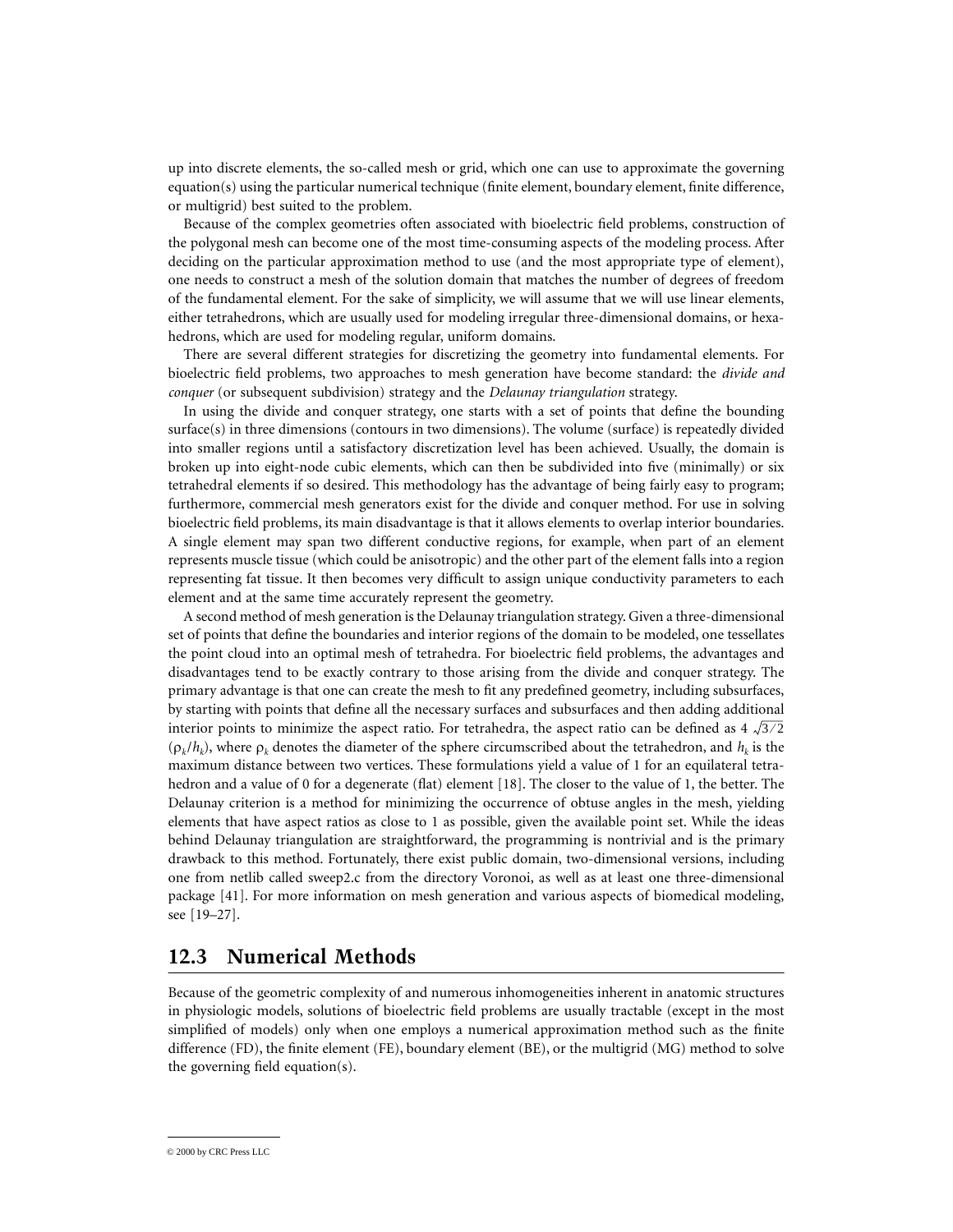## **Approximation Techniques: The Galerkin Method**

The problem posed in Eq. (12.1) can be solved using any of the aforementioned approximation schemes. One technique that addresses three of the previously mentioned techniques (FD, FE, and BE) can be derived by the Galerkin method. The Galerkin method is one of the most widely used methods for discretizing elliptic boundary value problems such as Eq. (12.1) and for treating the spatial portion of time-dependent parabolic problems, which are common in models of cardiac wave propagation. While the Galerkin technique is not essential to the application of any of the techniques, it provides for a unifying bridge between the various numerical methods. To express the problem in a Galerkin form, one begins by rewriting Eq. (12.1) as

$$
A\Phi = -I_v \tag{12.9}
$$

where *A* is the differential operator,  $A = \nabla \cdot (\sigma \nabla)$ . An equivalent statement of Eq. (12.9) is, find  $\Phi$  such that  $(A\Phi + I_v, \bar{\Phi}) = 0$ . Here,  $\bar{\Phi}$  is an arbitrary *test function*, which can be thought of physically as a virtual potential field, and the notation  $(\phi_1, \phi_2) = \int_{\Omega} \phi_1 \phi_2 d\Omega$  denotes the inner products in *L*<sub>2</sub>( $\Omega$ ). Applying Green's theorem, one can equivalently write

$$
\left(\boldsymbol{\sigma}\nabla\boldsymbol{\Phi},\nabla\overline{\boldsymbol{\Phi}}\right)-\left\langle\frac{\partial\boldsymbol{\Phi}}{\partial n},\overline{\boldsymbol{\Phi}}\right\rangle=-\left(I_{\nu},\overline{\boldsymbol{\Phi}}\right)
$$
(12.10)

where the notation  $\langle \phi_1, \phi_2 \rangle = \int_s \phi_1 \phi_2 dS$  denotes the inner product on the boundary *S*. When the Dirichlet,  $\Phi = \Phi_0$ , and Neumann,  $\sigma \nabla \Phi \cdot \mathbf{n} = 0$ , boundary conditions are specified on *S*, one obtains the weak form of Eq. (12.1):

$$
\left(\sigma \nabla \Phi, \nabla \overline{\Phi}\right) = -\left(I_{\nu}, \overline{\Phi}\right). \tag{12.11}
$$

It is understood that this equation must hold for all test functions  $\bar{\Phi}$ , which must vanish at the boundaries where  $\Phi = \Phi_0$ . The Galerkin approximation  $\phi$  to the weak-form solution  $\Phi$  in Eq. (12.11) can be expressed as

$$
\phi\left(x\right) = \sum_{i=0}^{N} \phi_i \psi_i\left(x\right) \tag{12.12}
$$

The trial functions  $\psi_i$ ,  $i = 0, 1, ..., N$  form a basis for an  $N + 1$  dimensional space *S*. One can define the *Galerkin approximation* to be the element  $\phi \in S$  that satisfies

$$
\left(\sigma \nabla \phi, \nabla \psi_j\right) = -\left(I_v, \psi_j\right) \quad \left(\forall \psi_j \in S\right) \tag{12.13}
$$

Since our differential operator *A* is positive definite and self adjoint [i.e.,  $(A\Phi, \Phi) \ge \alpha(\Phi, \Phi) > 0$  for some nonzero positive constant  $\alpha$  and  $(A\Phi, \bar{\Phi}) = (\Phi, A\bar{\Phi})$ , respectively], then we can define a space *E* with an inner product defined as  $(\Phi, \bar{\Phi})E = (A\Phi, \bar{\Phi}) \equiv a(\Phi, \bar{\Phi})$  and norm (the so-called energy norm) equal to

$$
\left\| \Phi \right\|_E = \left\{ \int_{\Omega} \left( \nabla \Phi \right)^2 d\Omega \right\}^{\frac{1}{2}} = \left( \Phi, \Phi \right)^{\frac{1}{2}}_E \tag{12.14}
$$

<sup>© 2000</sup> by CRC Press LLC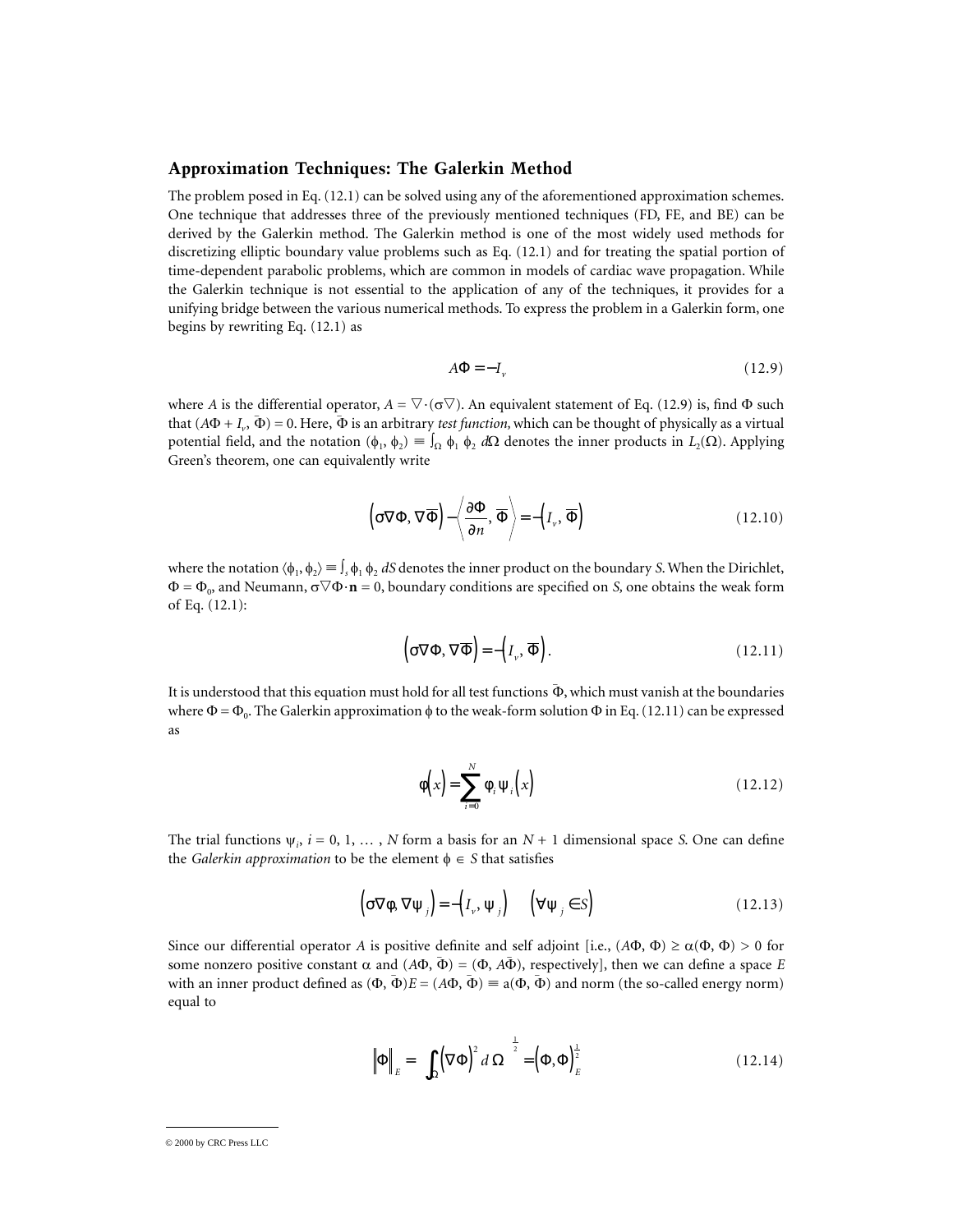The solution  $\Phi$  of Eq. (12.9) satisfies

$$
\left(A\Phi,\psi_i\right) = -\left(I_v,\psi_i\right) \quad \left(\forall\psi_i \in S\right) \tag{12.15}
$$

and the approximate Galerkin solution obtained by solving Eq. (12.13) satisfies

$$
\left(A\phi,\,\psi_i\right) = -\left(I_v,\,\psi_i\right) \quad \left(\forall\,\psi_i \in S\right) \tag{12.16}
$$

Subtracting Eq. (12.15) from Eq. (12.16) yields

$$
\left(A(\phi - \Phi), \psi_i\right) = \left(\phi - \overline{\phi}, \psi_i\right)_E = 0 \qquad \left(\forall \psi_i \in S\right) \tag{12.17}
$$

The difference  $\phi - \Phi$  denotes the error between the solution in the finite dimensional space *V* and the *N* + 1 dimensional space *S*. Equation (12.17) states that the error is orthogonal to all basis functions spanning the space of possible Galerkin solutions. Consequently, the error is orthogonal to all elements in *S* and must therefore be the minimum error. Thus the Galerkin approximation is an orthogonal projection of the true solution Φ onto the given finite dimensional space of possible approximate solutions. Therefore, the Galerkin approximation is the best approximation in the energy space *E*. Since the operator is positive definite, the approximate solution is unique. Assume for a moment that there are two solutions,  $\phi_1$  and  $\phi_2$ , satisfying

$$
\left(A\phi_{1},\psi_{i}\right) = -\left(I_{\nu},\psi_{i}\right) \quad \left(A\phi_{2},\psi_{i}\right) = -\left(I_{\nu},\psi_{i}\right) \quad \left(\forall\psi_{i} \in S\right) \tag{12.18}
$$

respectively. Then the difference yields

$$
\left(A(\phi_1 - \phi_2), \psi_i\right) = 0 \qquad \left(\forall \psi_i \in S\right) \tag{12.19}
$$

The function arising from subtracting one member from another member in *S* also belongs in *S*; hence the difference function can be expressed by the set of *A* orthogonal basis functions spanning *S*:

$$
\sum_{j=0}^{N} \Delta \phi_j \Big( A(\psi_j, \psi_i) \Big) = 0 \qquad (\forall \psi_i \in)
$$
\n(12.20)

When  $i \neq j$ , the terms vanish due to the basis functions being orthogonal with respect to *A*. Since *A* is positive definite,

$$
\left(A\Phi_i, \Phi_i\right) > 0 \qquad i = 0, \dots, N \tag{12.21}
$$

Thus  $\Delta\phi_i = 0$ ,  $i = 0, ..., N$ , and by virtue of Eq. (12.20),  $\delta\phi = 0$ , such that  $\phi_1 = \phi_2$ . The identity contradicts the assumption of two distinct Galerkin solutions. This proves the solution is unique [28].

#### **The Finite-Difference Method**

Perhaps the most traditional way to solve Eq. (12.1) utilizes the finite-difference approach by discretizing the solution domain  $\Omega$  using a grid of uniform hexahedral elements. The coordinates of a typical grid

<sup>© 2000</sup> by CRC Press LLC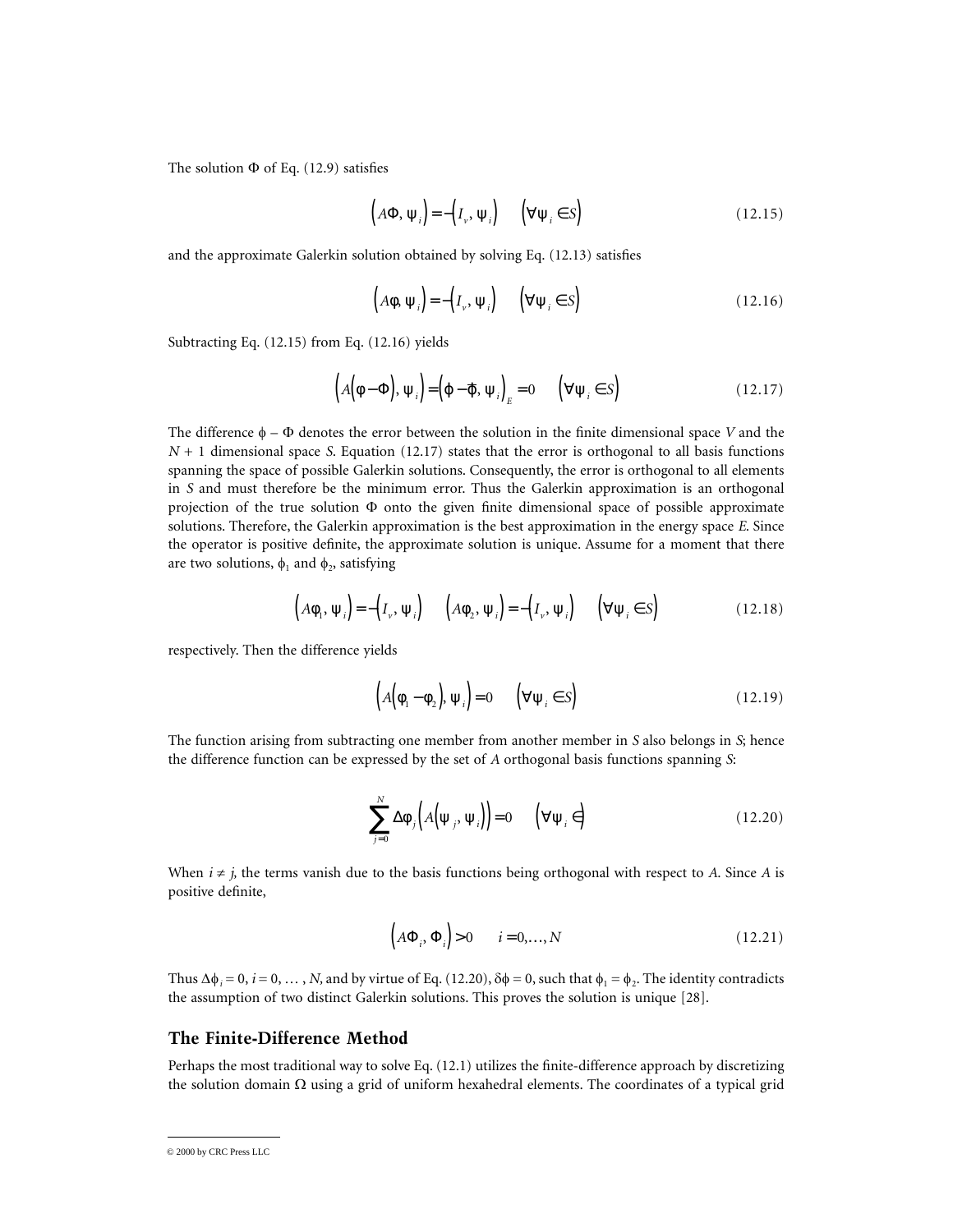point are  $x = lh$ ,  $y = mh$ ,  $z = nh$  (*l, m, n* = integers), and the value of  $\Phi(x, y, z)$  at a grid point is denoted by Φ*l,m,n*. Taylor's theorem can then be used to provide the difference equations. For example,

$$
\Phi_{l+1,m,n} = \left(\Phi + h\frac{\partial\Phi}{\partial x} + \frac{1}{2}h^2\frac{\partial^2\Phi}{\partial x^2} + \frac{1}{6}h^3\frac{\partial^3\Phi}{\partial x^3} + \cdots\right)_{l,m,n} \tag{12.22}
$$

with similar equations for Φ*l*–1,*m,n*, Φ*l,m*+1,*n*, Φ*l,m*–1,*n*,…. The finite-difference representation of Eq. (12.1) is

$$
\frac{\Phi_{l+1,m,n} - 2\Phi_{l,m,n} + \Phi_{l-1,m,n}}{h^2} + \frac{\Phi_{l,m+1,n} - 2\Phi_{l,m,n} + \Phi_{l,m-1,n}}{h^2} + \frac{\Phi_{l,m,n+1} - 2\Phi_{l,m,n} + \Phi_{l,m,n-1}}{h^2} = -I_{l,m,n}(\nu)
$$
\n(12.23)

 $\lambda$ 

or, equivalently,

$$
\Phi_{l+1,m,n} + \Phi_{l-1,m,n} + \Phi_{l,m+1,n} + \Phi_{l,m-1,n} \Phi_{l,m,n+1} + \Phi_{l,m,n-1} - 6\Phi_{l,m,n} = -h^2 I_{l,m,n} \left(\nu\right) \tag{12.24}
$$

If one defines the vector  $\Phi$  to be  $[\Phi_{1,1,1} \cdots \Phi_{1,1,N-1} \cdots \Phi_{1,N-1,1} \cdots \Phi_{N-1,N-1,N-1}]^T$  to designate the  $(N-1)^3$ unknown grid values and pull out all the known information from (24), one can reformulate Eq. (12.1) by its finite-difference approximation in the form of the matrix equation  $A\Phi = \mathbf{b}$ , where **b** is a vector that contains the sources and modifications due to the Dirichlet boundary condition.

Unlike the traditional Taylor's series expansion method, the Galerkin approach utilizes basis functions, such as linear piecewise polynomials, to approximate the true solution. For example, the Galerkin approximation to sample problem (12.1) would require evaluating Eq. (12.13) for the specific grid formation and specific choice of basis function:

$$
\int_{\Omega} \left( \sigma_x \frac{\partial \phi}{\partial x} \frac{\partial \psi_i}{\partial x} + \sigma_y \frac{\partial \phi}{\partial y} \frac{\partial \psi_i}{\partial y} + \sigma_z \frac{\partial \phi}{\partial z} \frac{\partial \psi_i}{\partial z} \right) d\Omega = - \int_{\Omega} I_v \psi_i d\Omega \tag{12.25}
$$

Difference quotients are then used to approximate the derivatives in Eq. (12.25). Note that if linear basis functions are utilized in Eq. (12.25), one obtains a formulation that corresponds exactly with the standard finite-difference operator. Regardless of the difference scheme or order of basis function, the approximation results in a linear system of equations of the form  $A\Phi = \mathbf{b}$ , subject to the appropriate boundary conditions.

#### **The Finite-Element Method**

As seen earlier, in the classic numerical treatment for partial differential equation—the finite-difference method—the solution domain is approximated by a grid of uniformly spaced nodes. At each node, the governing differential equation is approximated by an algebraic expression that references adjacent grid points. A system of equations is obtained by evaluating the previous algebraic approximations for each node in the domain. Finally, the system is solved for each value of the dependent variable at each node. In the finite-element method, the solution domain can be discretized into a number of uniform or nonuniform finite elements that are connected via nodes. The change of the dependent variable with regard to location is approximated within each element by an interpolation function. The interpolation function is defined relative to the values of the variable at the nodes associated with each element. The original boundary value problem is then replaced with an equivalent integral formulation [such as

<sup>© 2000</sup> by CRC Press LLC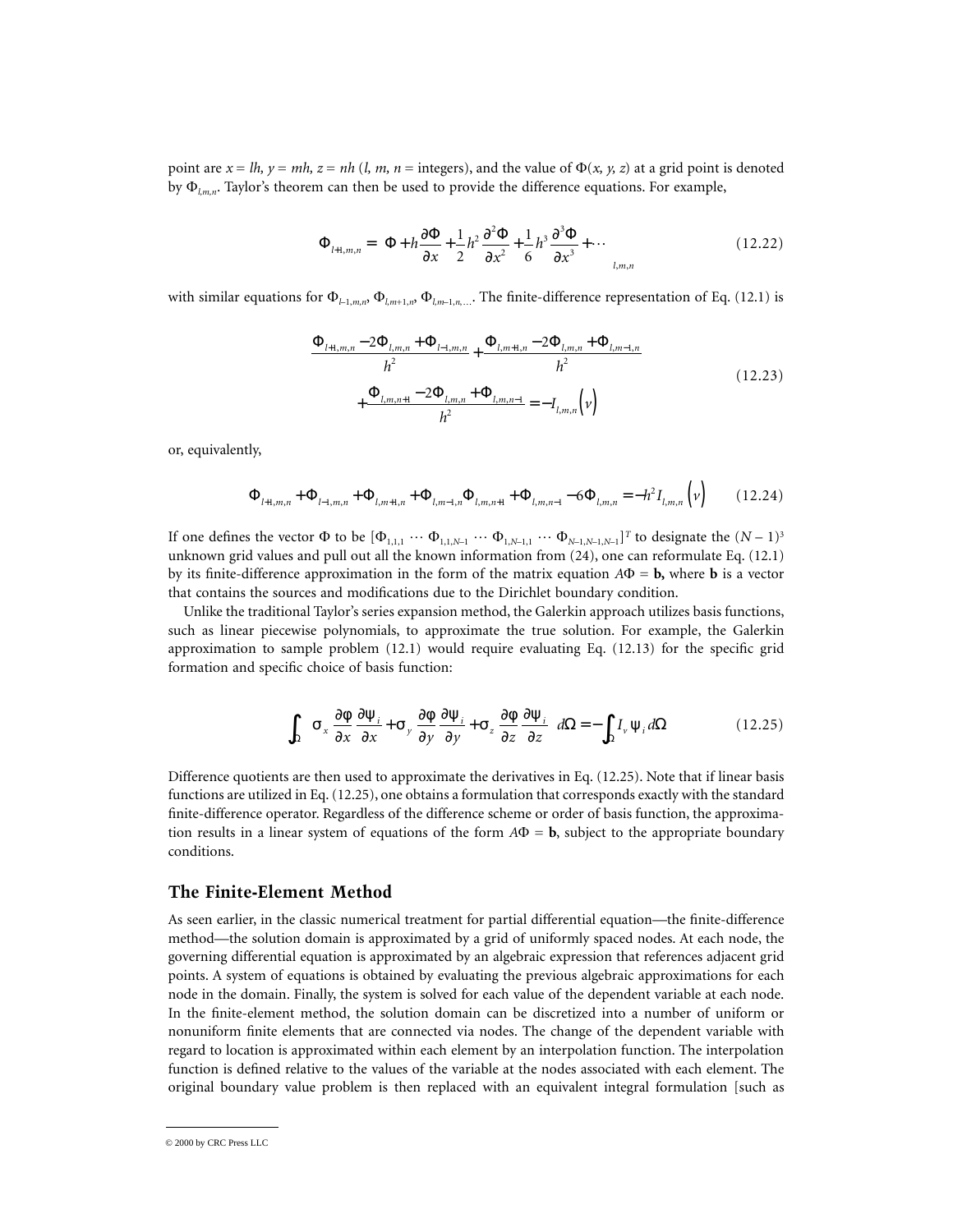Eq. (12.13)]. The interpolation functions are then substituted into the integral equation, integrated, and combined with the results from all other elements in the solution domain. The results of this procedure can be reformulated into a matrix equation of the form  $A\Phi = \mathbf{b}$ , which is subsequently solved for the unknown variables [20, 29].

The formulation of the finite-element approximation starts with the Galerkin approximation, ( $\sigma \nabla \Phi$ ,  $\nabla \overline{\Phi}$ ) = –( $I_{\nu}$ ,  $\overline{\Phi}$ ), where  $\overline{\Phi}$  is our test function. Now one can use the finite-element method to turn the continuous problems into a discrete formulation. First, one discretizes the solution domain,  $\Omega = \bigcup_{e=1}^E \Omega_e$  and defines a finite dimensional subspace  $V_h \subset V = \{ \overline{\Phi} \colon \overline{\Phi} \text{ is continuous on } \Omega, \nabla \overline{\Phi} \text{ is piece-} \}$ wise continuous on  $\Omega$ . One usually defines parameters of the function  $\overline{\Phi} \in V_h$  at node points  $\alpha_i = \overline{\Phi}(x_i)$ ,  $i = 0, 1, \ldots, N$ . If one now defines the basis functions  $\psi_i \in V_h$  as linear continuous piecewise functions that take the value 1 at node points and zero at other node points, then one can represent the function  $\overline{\Phi} \in V_h$  as

$$
\overline{\Phi}\left(x\right) = \sum_{i=0}^{N} d_i \psi_i\left(x\right) \tag{12.26}
$$

such that each  $\bar{\Phi} \in V_h$  can be written in a unique way as a linear combination of the basis functions  $\Psi_i \in V_h$ . Now the finite-element approximation of the original boundary value problem can be stated as

Find 
$$
\Phi_h \in V_h
$$
 such that  $(\sigma \nabla \Phi_h, \nabla \overline{\Phi}) = -(I_v, \overline{\Phi})$  (12.27)

Furthermore, if  $\Phi_h \in V_h$  satisfies problem (12.27), then we have  $(\sigma \nabla \Phi_h, \nabla \Psi_i) = -(I_v, \Psi_i)$  [30]. Finally, since  $\Phi_h$  itself can be expressed as the linear combination

$$
\Phi_h = \sum_{i=0}^{N} \xi_i \Psi_i \left( x \right) \quad \xi_i = \Phi_h \left( x_i \right) \tag{12.28}
$$

one can then write problem (12.27) as

$$
\sum_{i=0}^{N} \xi_i \left( \sigma_{ij} \nabla \Psi_i, \nabla \Psi_j \right) = - \left( I_v, \Psi_j \right) \qquad j = 0, ..., N \qquad (12.29)
$$

subject to the Dirichlet boundary condition. Then the finite-element approximation of Eq. (12.1) can equivalently be expressed as a system of *N* equations with *N* unknowns ξ<sub>*i*</sub>, ..., ξ<sub>*N*</sub> (the electrostatic potentials, for example). In matrix form, the preceding system can be written as  $A\xi = b$ , where  $A = (a_{ij})$ is called the *global stiffness matrix* and has elements  $(a_{ij}) = (\sigma_{ij} \nabla \Psi_i, \nabla \Psi_j)$ , while  $b_i = -(I_i, \Psi_i)$  and is usually termed the *load vector*.

For volume conductor problems, *A* contains all the geometry and conductivity information of the model. The matrix *A* is symmetric and positive definite; thus it is nonsingular and has a unique solution. Because the basis function differs from zero for only a few intervals, *A* is sparse (only a few of its entries are nonzero).

#### **Application of the FE Method for 3D Domains**

Now let us illustrate the concepts of the finite-element method by considering the solution of Eq. (12.1) using linear three-dimensional elements. One starts with a 3D domain  $\Omega$  that represents the geometry of our volume conductor and breaks it up into discrete elements to form a finite dimensional subspace Ω*h*. For 3D domains, one has the choice of representing the function as either tetrahedra

<sup>© 2000</sup> by CRC Press LLC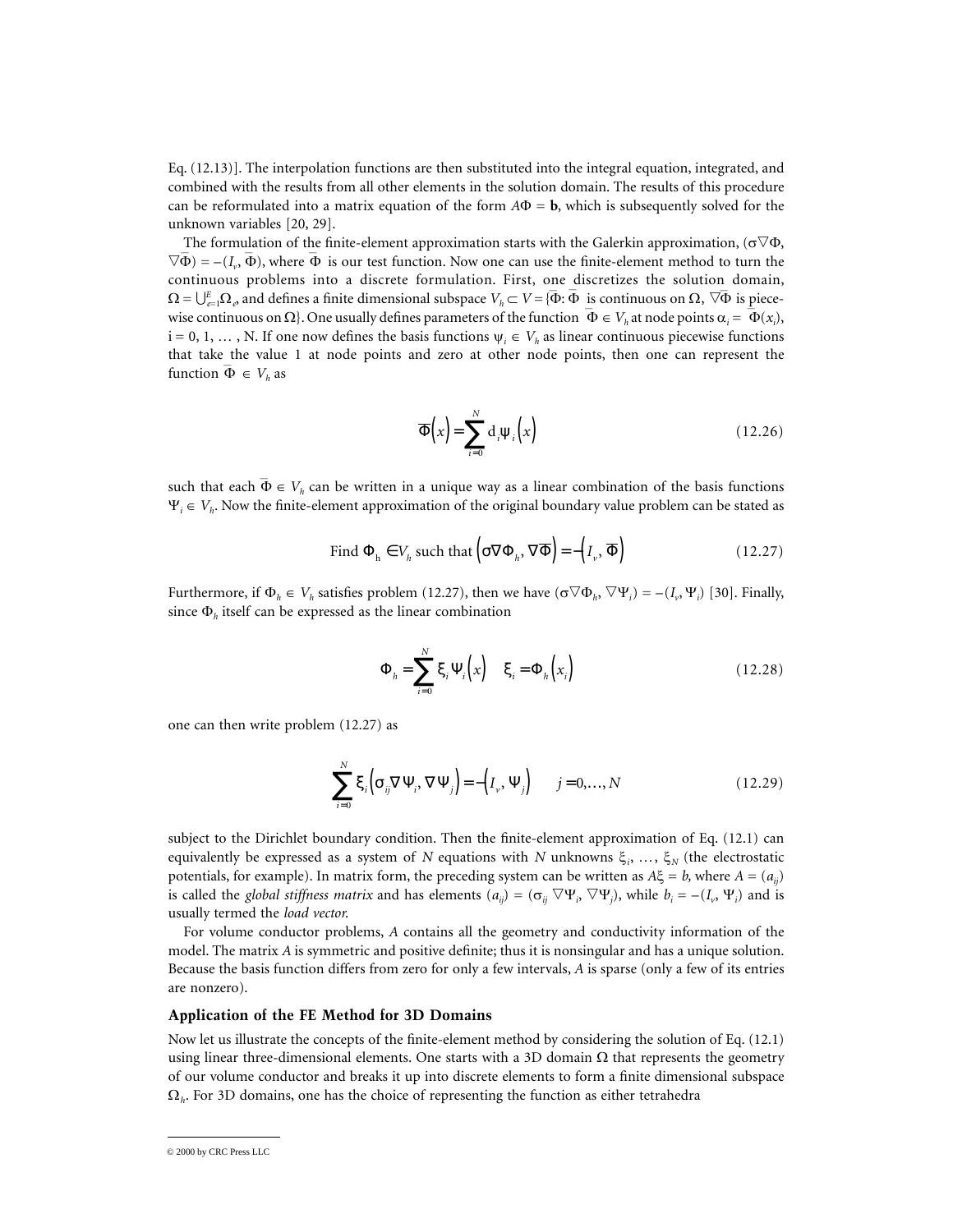$$
\tilde{\Phi} = \alpha_1 + \alpha_2 x + \alpha_3 y + \alpha_4 z,\tag{12.30}
$$

or hexahedra

$$
\tilde{\Phi} = \alpha_1 + \alpha_2 x + \alpha_3 y + \alpha_4 z + \alpha_5 xy + \alpha_6 yz + \alpha_7 xz + \alpha_8 xyz \tag{12.31}
$$

Because of space limitations, let us restrict the development to tetrahedra, knowing that it is easy to modify the formulas for hexahedra. Take out a specific tetrahedra from the finite dimensional subspace and apply the previous formulations for the four vertices:

 $\sim$ 

$$
\begin{pmatrix}\n\tilde{\Phi}_1 \\
\tilde{\Phi}_2 \\
\tilde{\Phi}_3 \\
\tilde{\Phi}_4\n\end{pmatrix} = \begin{pmatrix}\n1 & x_1 & y_1 & z_1 \\
1 & x_2 & y_2 & z_2 \\
1 & x_3 & y_3 & z_3 \\
1 & x_4 & y_4 & z_4\n\end{pmatrix} \begin{pmatrix}\n\alpha_1 \\
\alpha_2 \\
\alpha_3 \\
\alpha_4\n\end{pmatrix}
$$
\n(12.32)

or

$$
\Phi_{i} = C\alpha \tag{12.33}
$$

which define the coordinate vertices, and

$$
\alpha = \mathbf{C}^{-1} \tilde{\Phi}_i \tag{12.34}
$$

which defines the coefficients. From Eqs. (12.30) and (12.34) one can express  $\tilde{\Phi}$  at any point within the tetrahedra,

$$
\tilde{\Phi} = \left[1, x, y, z\right] \alpha = S \alpha = SC^{-1} \tilde{\Phi}_i \tag{12.35}
$$

or, most succinctly,

$$
\tilde{\Phi} = \sum_{i} N_{i} \tilde{\Phi}
$$
 (12.36)

 $\Phi_i$  is the solution value at node *i*, and  $N = SC^{-1}$  is the local *shape function* or *basis function*. This can be expressed in a variety of ways in the literature (depending, usually, on whether you are reading engineering or mathematical treatments of finite element analysis):

$$
\Phi_j\Big(N_i\Big) = N_i\Big(x, y, z\Big) = f_i\Big(x, y, z\Big) \equiv \frac{a_i + b_i x + c_i y + d_i z}{6V}
$$
\n(12.37)

where

$$
6V = \begin{vmatrix} 1 & x_1 & y_1 & z_1 \\ 1 & x_2 & y_2 & z_2 \\ 1 & x_3 & y_3 & z_3 \\ 1 & x_4 & y_4 & z_4 \end{vmatrix}
$$
 (12.38)

defines the volume of the tetrahedra *V.*

<sup>© 2000</sup> by CRC Press LLC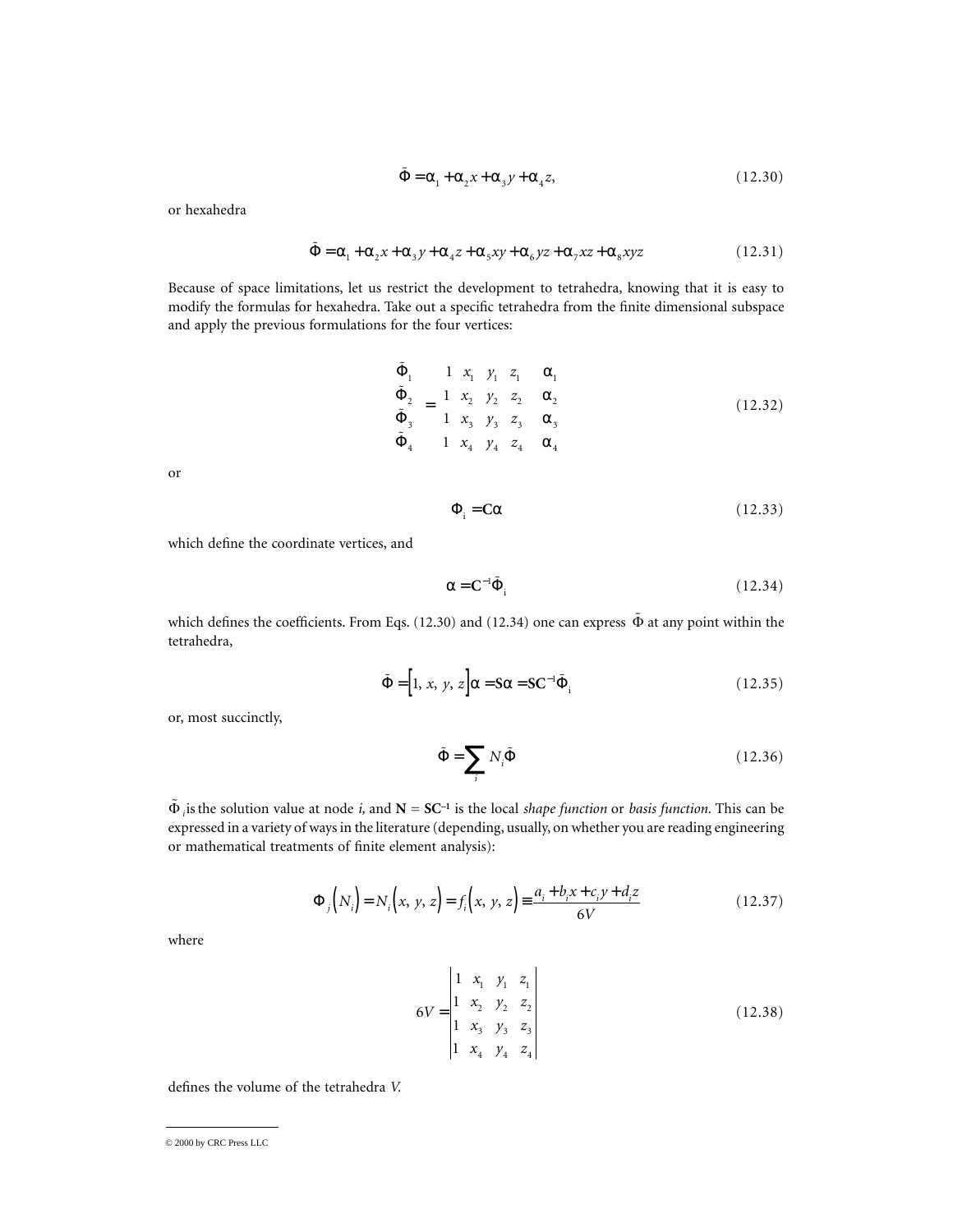Now that a suitable set of basis functions is available, one can find the finite-element approximation to the 3D problem. The original problem can be formulated as

$$
a(u, v) = (I_v, v) \qquad \forall v \in \Omega
$$
\n(12.39)

where

$$
a(u, v) = \int_{\Omega} \nabla u \cdot \nabla v d\Omega \qquad (12.40)
$$

and

$$
(I_{\nu}, \nu) = \int_{\Omega} I_{\nu} \cdot \nu d\Omega \tag{12.41}
$$

The finite-element approximation to the original boundary value problem is

$$
a(u_h, v) = (I_v, v) \qquad \forall v \in \Omega_h \tag{12.42}
$$

which has the equivalent form

$$
\sum_{i=1}^{N} \xi_i a\left(\Phi_i, \Phi_j\right) = \left(I_v, \Phi_j\right) \tag{12.43}
$$

where

$$
a(\Phi_i, \Phi_j) = a(\Phi_i, \left(N_i\right), \Phi_j \left(N_i\right))
$$
\n(12.44)

which can be expressed by the matrix and vector elements.

$$
\left(a_{ij}\right) = \int_{\Omega_E} \left(\frac{\partial N_i}{\partial x} \frac{\partial N_j}{\partial x} + \frac{\partial N_i}{\partial y} \frac{\partial N_j}{\partial y} + \frac{\partial N_i}{\partial z} \frac{\partial N_j}{\partial z}\right) d\Omega \tag{12.45}
$$

and

$$
I_i = \int_{\Omega_E} N_i I_v d\Omega \tag{12.46}
$$

Fortunately, these quantities are easy to evaluate for linear tetrahedra. As a matter of fact, there are closedform solutions for the matrix elements  $(a_{ij})$ :

$$
\int_{\Omega_h} N_1^a N_2^b N_3^c N_4^d d\Omega = 6V \frac{a! \, b! \, c! \, d!}{\left(a+b+c+d+3\right)!} \tag{12.47}
$$

Therefore,

$$
\left(a_{ij}\right) = \int_{\Omega_E} \frac{b_i b_j + c_i c_j + d_i d_j}{6V^2} d\Omega = \frac{b_i b_j + c_i c_j + d_i d_j}{6V} \tag{12.48}
$$

<sup>© 2000</sup> by CRC Press LLC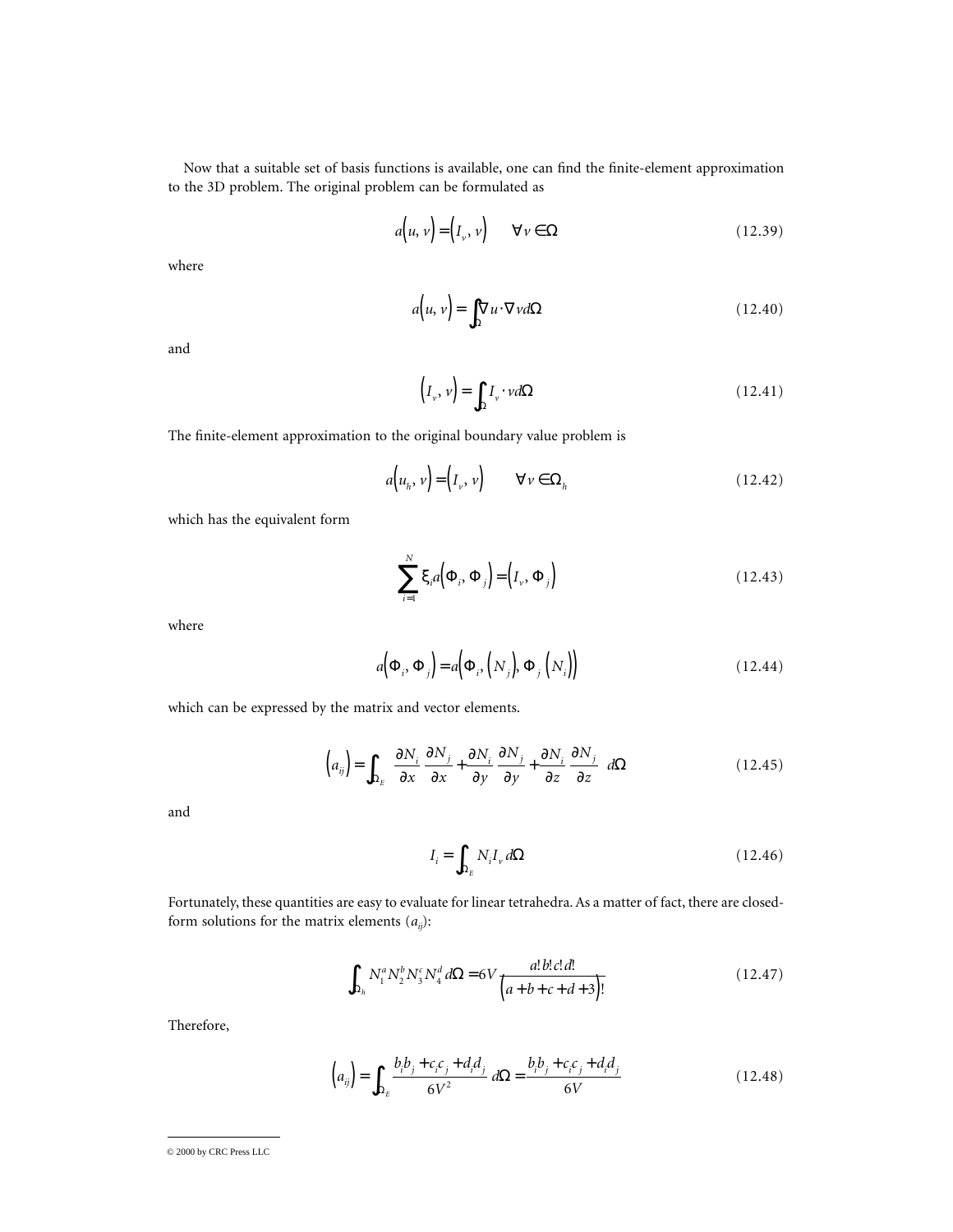and, for the right hand side, one has, assuming constant sources,

$$
I_i = \int \frac{a_i + b_i x + c_i y + d_i z}{6V} I_v d\Omega = \frac{VI_v}{4}
$$
 (12.49)

which have the compact forms

$$
a_{ij}^{(n)} = \frac{1}{6V} \left( b_i^{(n)} b_j^{(n)} + c_i^{(n)} c_j^{(n)} + d_i^{(n)} + d_j^{(n)} \right)
$$
 (12.50)

and

$$
I_i^{(n)} = \frac{VI_v}{4}
$$
 for constant sources (12.51)

Now one adds up all the contributions from each element into a global matrix and global vector:

$$
\sum_{n=1}^{N_{\rm el}} \left( a_{ij}^{(n)} \right) \left( \xi_i \right) = \left( I_i^{(n)} \right) \tag{12.52}
$$

where  $N_{el}$  is equal to the total number of elements in the discretized solution domain, and *i* represents the node numbers (vertices). This yields a linear system of equations of the form  $A\Phi = b$ , where  $\Phi$  is the solution vector of voltages, **A** represents the geometry and conductivity of the volume conductor, and **b** represents the contributions from the current sources and boundary conditions.

For the finite-difference method, it turns out that the Dirichlet boundary condition is easy to apply, while the Neumann condition takes a little extra effort. For the finite-element method, it is just the opposite. The Neumann boundary condition

$$
\nabla \Phi \cdot \mathbf{n} = 0 \tag{12.53}
$$

is satisfied automatically within the Galerkin and variational formulations. This can be seen by using Green's divergence theorem,

$$
\int_{\Omega} \nabla \cdot \mathbf{A} dx = \int_{\Gamma} \mathbf{A} \cdot \mathbf{n} dS
$$
 (12.54)

and applying it to the left-hand side of the Galerkin finite-element formulation:

$$
\int_{\Omega} \nabla v \cdot \nabla w \, d\Omega = \int_{\Omega} \left( \frac{\partial v}{\partial x_1} \frac{\partial w}{\partial x_1} + \frac{\partial v}{\partial x_2} \frac{\partial w}{\partial x_2} \right) d\Omega
$$
\n
$$
= \int_{\Gamma} \left( v \frac{\partial w}{\partial x_1} n_1 + v \frac{\partial w}{\partial x_2} n_2 \right) dS - \int_{\Omega} v \left( \frac{\partial^2 w}{\partial x_1^2} + \frac{\partial^2 w}{\partial x_2^2} n_2 \right) d\Omega \qquad (12.55)
$$
\n
$$
= \int_{\Gamma} v \frac{\partial w}{\partial n} dS - \int_{\Omega} v \nabla^2 w \, d\Omega
$$

© 2000 by CRC Press LLC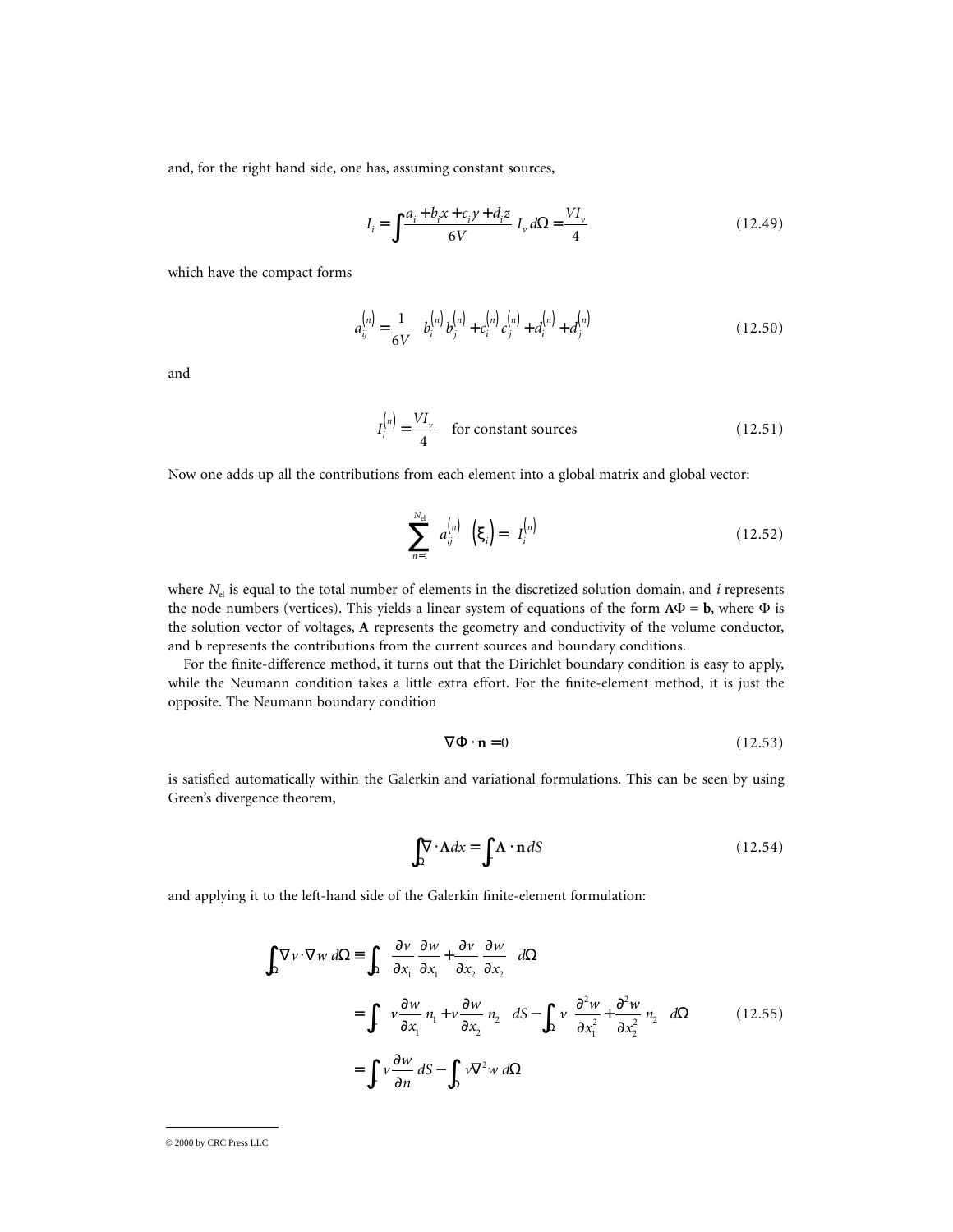If one multiples the original differential equation,  $\nabla^2 \Phi = -I_{\nu}$ , by an arbitrary test function and integrates, one obtains

$$
\left(I_{\nu}, \nu\right) = -\int_{\Omega} \left(\nabla^2 \Phi\right) \nu \, d\Omega = -\int_{\Gamma} \frac{\partial \Phi}{\partial n} \nu \, dS + \int_{\Omega} \nabla \Phi \cdot \nabla \nu \, d\Omega = a\Big(\Phi, \nu\Big) \tag{12.56}
$$

where the boundary integral term ∂Φ/∂*n* vanishes, and one obtains the standard Galerkin finite-element formulation.

To apply the Dirichlet condition, one has to work a bit harder. To apply the Dirichlet boundary condition directly, one usually modifies the  $(a_{ij})$  matrix and  $b_i$  vector such that one can use standard linear system solvers. This is accomplished by implementing the following steps. Assuming that the *i*th value of  $u_i$  is known,

- 1. Subtract from the *i*th member of the right-hand side the product of *aij* and the known value of  $\Phi_i$  (call it  $\bar{\Phi}_i$ ); this yields the new right-hand side,  $\hat{bi}_i = b_i - a_{ij} \bar{\Phi}_j$
- 2. Zero the *i*th row and column of *A*:  $\hat{a}_{ij} = \hat{a}_{ji} = 0$ .
- 3. Assign  $\hat{a}_{ii} = 1$ .
- 4. Set the *j*th member of the right-hand side equal to Φ*<sup>i</sup>* .
- 5. Continue for each Dirichlet condition.
- 6. Solve the augmented system  $\hat{A}\Phi = \hat{b}_r$ .

## **The Boundary-Element Method**

The bioelectric field problems with isotropic domains (and few inhomogeneities), another technique, called the *boundary-element method,* may be used. This technique utilizes information only on the boundaries of interest and thus reduces the dimension of any field problem by one. For differential operators, the response at any given point to sources and boundary conditions depends only on the response at neighboring points. The FD and FE methods approximate differential operators defined on subregions (volume elements) in the domain; hence direct mutual influence (connectivity) exists only between neighboring elements, and the coefficient matrices generated by these methods have relatively few nonzero coefficients in any given matrix row. As is demonstrated by Maxwell's laws, equations in differential forms often can be replaced by equations in integral forms; e.g., the potential distribution in a domain is uniquely defined by the volume sources and the potential and current density on the boundary. The boundary-element method uses this fact by transforming the differential operators defined in the domain to integral operators defined on the boundary. In the boundary-element method [31–33], only the boundary is discretized; hence the mesh generation is considerably simpler for this method than for the volume methods. Boundary solutions are obtained directly by solving the set of linear equations; however, potentials and gradients in the domain can be evaluated only after the boundary solutions have been obtained. Since this method has a rich history in bioelectric field problems, the reader is referred to some of the classic references for further information regarding the application of the BE method to bioelectric field problems [6, 42–44].

#### **Solution Methods and Computational Considerations**

Application of each of the previous approximation methods to Eq. (12.1) yields a system of linear equations of the form **A**Φ **= b**, which must be solved to obtain the final solution. There is a plethora of available techniques for the solutions of such systems. The solution techniques can be broadly categorized as *direct* and *iterative* solvers. Direct solvers include Gaussian elimination and LU decomposition, while iterative methods include Jacobi, Gauss-Seidel, successive overrelaxation (SOR), and conjugate gradient (CG) methods, among others. The choice of the particular solution method is highly dependent on the approximation technique employed to obtain the linear system, on the size of the resulting system, and

<sup>© 2000</sup> by CRC Press LLC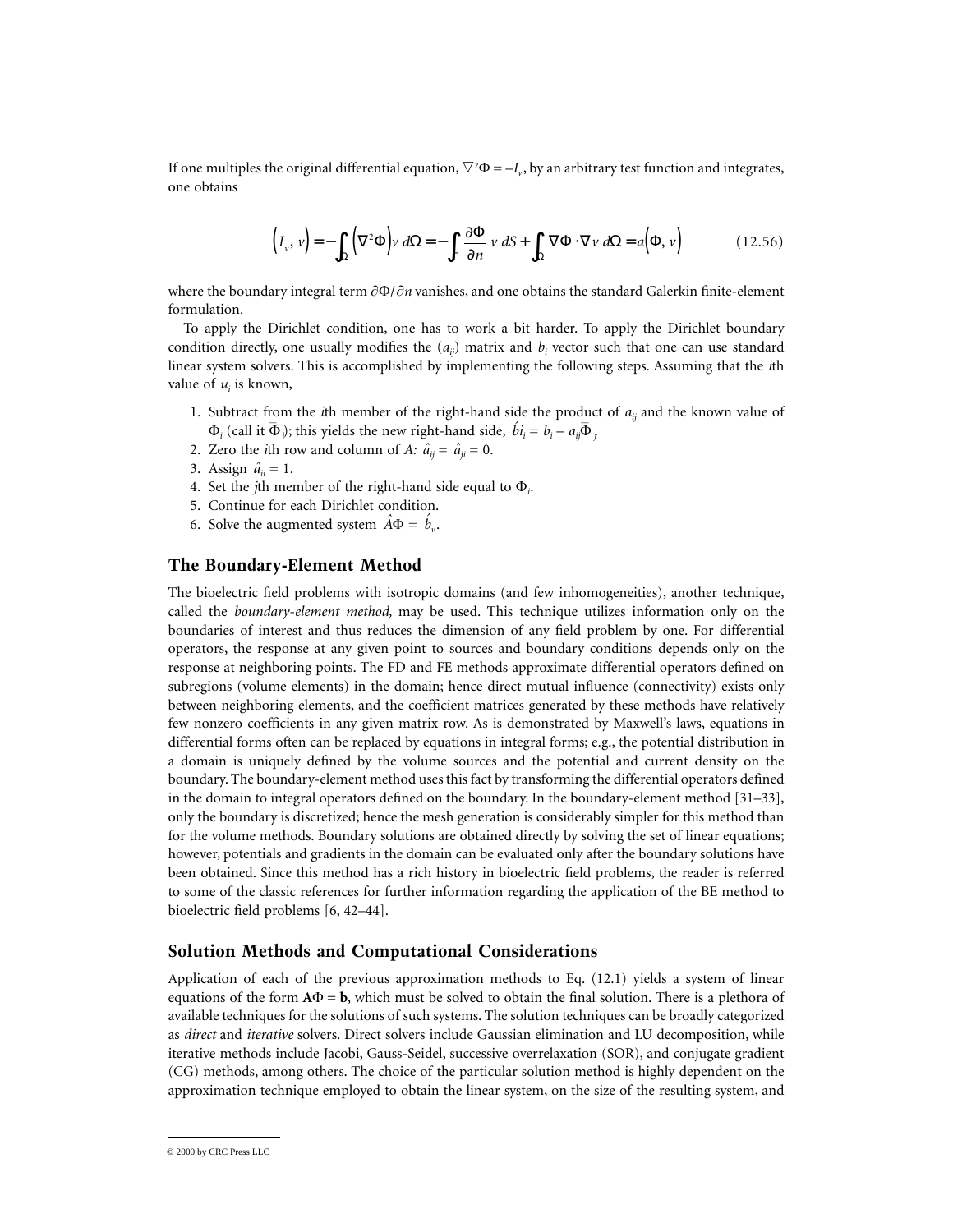on accessible computational resources. For example, the linear system resulting from the application of the FD or FE method will yield a matrix **A** that is symmetric, positive definite, and sparse. The matrix resulting from the FD method will have a specific band-diagonal structure that is dependent on the order of difference equations one uses to approximate the governing equation. The matrix resulting from the FE method will be exceedingly sparse and only a few of the off-diagonal elements will be nonzero. The application of the BE method, on the other hand, will yield a matrix **A** that is dense and nonsymmetric and thus requires a different choice of solver.

The choice of the optimal solver is further complicated by the size of the system versus access to computational resources. Sequential direct methods are usually confined to single workstations, and thus the size of the system should fit in memory for optimal performance. Sequential iterative methods can be employed when the size of the system exceeds the memory of the machine; however, one pays a price in terms of performance, since direct methods are usually much faster than iterative methods. In many cases, the size of the system exceeds the computational capability of a single workstation, and one must resort to the use of clusters of workstations and/or parallel computers.

While new and improved methods continue to appear in the numerical analysis literature, my studies comparing various solution techniques for direct and inverse bioelectric field problems have resulted in the conclusion that the preconditioned conjugate gradient methods and multigrid methods are the best overall performers for volume conductor problems computed on single workstations. Specifically, the incomplete Choleski conjugate gradient (ICCG) method works well for the FE method,<sup>1</sup> and the preconditioned biconjugate gradient (BCG) methods are often used for BE methods. When clusters of workstations and/or parallel architectures are considered, the choice is less clear. For use with some highperformance architectures that contain large amounts of memory, parallel direct methods such as LU decomposition become attractive; however, preconditioned conjugate gradient methods still perform well.

A discussion of parallel computing methods for the solution of biomedical field problems could fill an entire text. Thus the reader is directed to the following references on parallel scientific computing [45–47].

#### **Comparison of Methods**

Since there is not enough space to give a detailed, quantitative description of each of the previously mentioned methods, an abbreviated summary is given of the applicability of each method in solving different types of bioelectric field problems.

As outlined earlier, the FD, FE, and BE methods can all be used to approximate the boundary value problems that arise in biomedical research problems. The choice depends on the nature of the problem. The FE and FD methods are similar in that the entire solution domain must be discretized, while with the BE method only the bounding surfaces must be discretized. For regular domains, the FD method is generally the easiest method to code and implement, but the FD method usually requires special modifications to define irregular boundaries, abrupt changes in material properties, and complex boundary conditions. While typically more difficult to implement, the BE and FE methods are preferred for problems with irregular, inhomogeneous domains and mixed boundary conditions. The FE method is superior to the BE method for representing nonlinearity and true anisotropy, while the BE method is superior to the FE method for problems where only the boundary solution is of interest or where solutions are wanted in a set of highly irregularly spaced points in the domain. Because the computational mesh is simpler for the BE method than for the FE method, the BE program requires less bookkeeping than an FE program. For this reason, BE programs are often considered easier to develop than FE programs; however, the difficulties associated with singular integrals in the BE method are often highly underestimated. In general, the FE method is preferred for problems where the domain is highly heterogeneous, whereas the BE method is preferred for highly homogeneous domains.

<sup>1</sup> This is specifically for the FE method applied to elliptic problems. Such problems yield a matrix that is symmetric and positive definite. The Choleski decomposition only exists for symmetric, positive-definite matrices.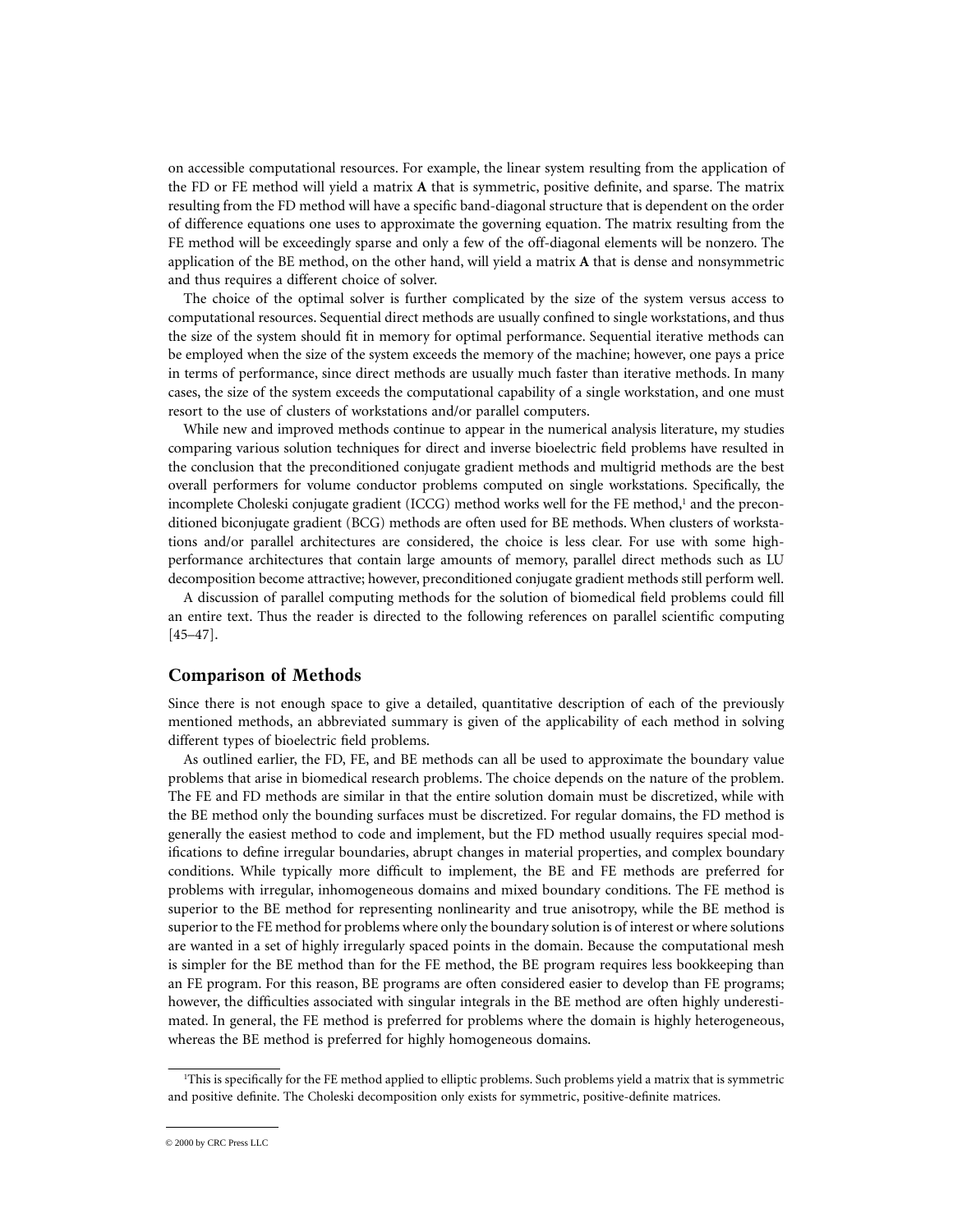## <span id="page-14-0"></span>**12.4 Adaptive Methods**

Thus far how one formulates the problem, discretizes the geometry, and finds an approximate solution have been discussed. Now one is faced with answering the difficult question pertaining to the accuracy of the solution. Without reference to experimental data, how can one judge the validity of the solutions? To give oneself an intuitive feel for the problem (and possible solution), consider the approximation of a two-dimensional region discretized into triangular elements. The finite-element method will be applied to solve Laplace's equation in the region.

First, consider the approximation of the potential field Φ(*x, y*) by a two-dimensional Taylor's series expansion about a point (x, y):

$$
\Phi(x+h, y+k) = \Phi(x, y) + \left[ h \frac{\partial \Phi(x, y)}{\partial x} + k \frac{\partial \Phi(x, y)}{\partial y} \right] + \frac{1}{2!} \left[ h^2 \frac{\partial^2 \Phi(x, y)}{\partial^2 x} + 2hk \frac{\partial^2 \Phi(x, y)}{\partial x \partial y} + k^2 \frac{\partial^2 \Phi(x, y)}{\partial^2 y} \right] + \cdots
$$
\n(12.57)

where *h* and *k* are the maximum *x* and *y* distances within an element. Using the first two terms (up to first-order terms) in the preceding Taylor's expansion, one can obtain the standard linear interpolation function for a triangle:

$$
\frac{\partial \Phi(x_i, y_i)}{\partial x} = \frac{1}{2A} \left[ \Phi_i \left( y_j - y_m \right) + \Phi_m \left( y_i - y_j \right) + \Phi_j \left( y_m - y_i \right) \right]
$$
(12.58)

where *A* is the area of the triangle. Likewise, one could calculate the interpolant for the other two nodes and discover that

$$
\frac{\partial \Phi(x_i, y_i)}{\partial x} = \frac{\partial \Phi(x_j, y_j)}{\partial x} = \frac{\partial \Phi(x_m, y_m)}{\partial x}
$$
\n(12.59)

is constant over the triangle (and thus so is the gradient in  $y$  as well). Thus one can derive the standard linear interpolation formulas on a triangle that represents the first two terms of the Taylor's series expansion. This means that the error due to discretization (from using linear elements) is proportional to the third term of the Taylor's expansion:

$$
\epsilon \approx \frac{1}{2!} \left[ h^2 \frac{\partial^2 \Phi(x, y)}{\partial^2 x} + 2hk \frac{\partial^2 \Phi(x, y)}{\partial x \partial y} + k^2 \frac{\partial^2 \Phi(x, y)}{\partial^2 y} \right]
$$
(12.60)

where  $\Phi$  is the exact solution. One can conjecture, then, that the error due to discretization for firstorder linear elements is proportional to the second derivative. If  $\Phi$  is a linear function over the element, then the first derivative is a constant and the second derivative is zero, and there is no error due to discretization. This implies that the gradient must be constant over each element. If the function is not linear or the gradient is not constant over an element, the second derivative will not be zero and is proportional to the error incurred due to "improper" discretization. Examining Eq. (12.60), one can easily see that one way to decrease the error is to decrease the size of *h* and *k*. As *h* and *k* go to zero, the error tends to zero as well. Thus decreasing the mesh size in places of high errors due to high gradients decreases the error. As an aside, note that if one divided Eq. (12.9) by *hk,* one can also express the error

<sup>© 2000</sup> by CRC Press LLC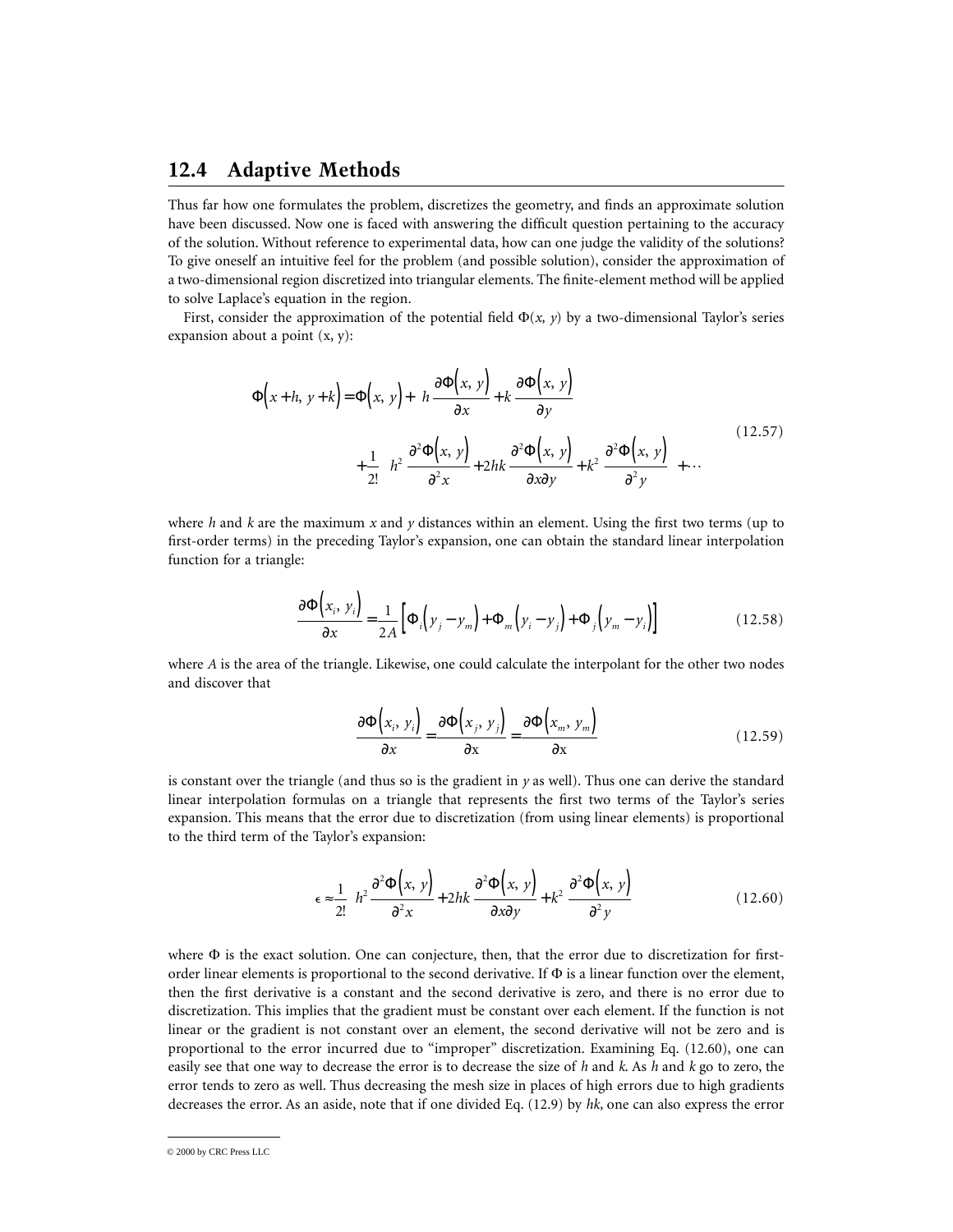in terms of the elemental aspect ratio *h/k,* which is a measure of the relative shape of the element. It is easy to see that one must be careful to maintain an aspect ratio as close to unity as possible.

The problem with the preceding heuristic argument is that one has to know the exact solution a priori before one can estimate the error. This is certainly a drawback considering that one is trying to accurately approximate Φ.

#### **Convergence of a Sequence of Approximate Solutions**

Let's try to quantify the error a bit further. When one considers the preceding example, it seems to make sense that if one increases the number of degrees of freedom used to approximate the function, the accuracy must approach the true solution. That is, one would hope that the sequence of approximate solutions will *converge* to the exact solution as the number of degrees of freedom (DOF) increases indefinitely:

$$
\left\| \Phi(x) - \tilde{\Phi}_n(x) \right\| \to 0 \quad \text{as } n \to \infty \tag{12.61}
$$

This is a statement of *pointwise convergence*. It describes the approximate solution as approaching arbitrarily close to the exact solution at each point in the domain as the number of DOF increases.

Measures of convergence often depend on how the *closeness* of measuring the distance between functions is defined. Another common description of measuring convergence is *uniform convergence,* which requires that the maximum value of  $\|\Phi(x) - \tilde{\Phi}_n(x)\|$  in the domain vanish as  $N \to \infty$ . This is stronger than pointwise convergence because it requires a uniform rate of convergence at every point in the domain. Two other commonly used measures are *convergence in energy* and *convergence in mean,* which involve measuring an *average* of a function of the pointwise error over the domain [40].

In general, proving pointwise convergence is very difficult except in the simplest cases, while proving the convergence of an averaged value, such as energy, is often easier. Of course, scientists and engineers are often much more interested in ensuring that their answers are accurate in a pointwise sense than in an energy sense because they typically want to know values of the solution  $\Phi(x)$  and gradients  $\nabla \Phi(x)$ at specific places.

One intermediate form of convergence is called the *Cauchy convergence.* Here, one requires the sequences of two different approximate solutions to approach arbitrarily close to each other:

$$
\left\| \Phi_m \left( x \right) - \tilde{\Phi}_n \left( x \right) \right\| \to 0 \quad \text{as } m, n \to \infty \tag{12.62}
$$

While the pointwise convergence expression would imply the preceding equation, it is important to note that the Cauchy convergence does not imply pointwise convergence, since the functions could converge to an answer other than the true solution.

While one cannot be assured of pointwise convergence of these functions for all but the simplest cases, there do exist theorems that ensure that a sequence of approximate solutions must converge to the exact solution (assuming no computational errors) if the basis functions satisfy certain conditions. The theorems can only ensure convergence in an average sense over the entire domain, but it is usually the case that if the solution converges in an average sense (energy, etc.), then it will converge in the pointwise sense as well.

#### **Energy Norms**

The error in energy, measured by the *energy norm,* is defined in general as [37–39]

$$
\left\|e\right\| = \left(\int_{\Omega} e^T Le \, d\Omega\right)^{\frac{1}{2}}\tag{12.63}
$$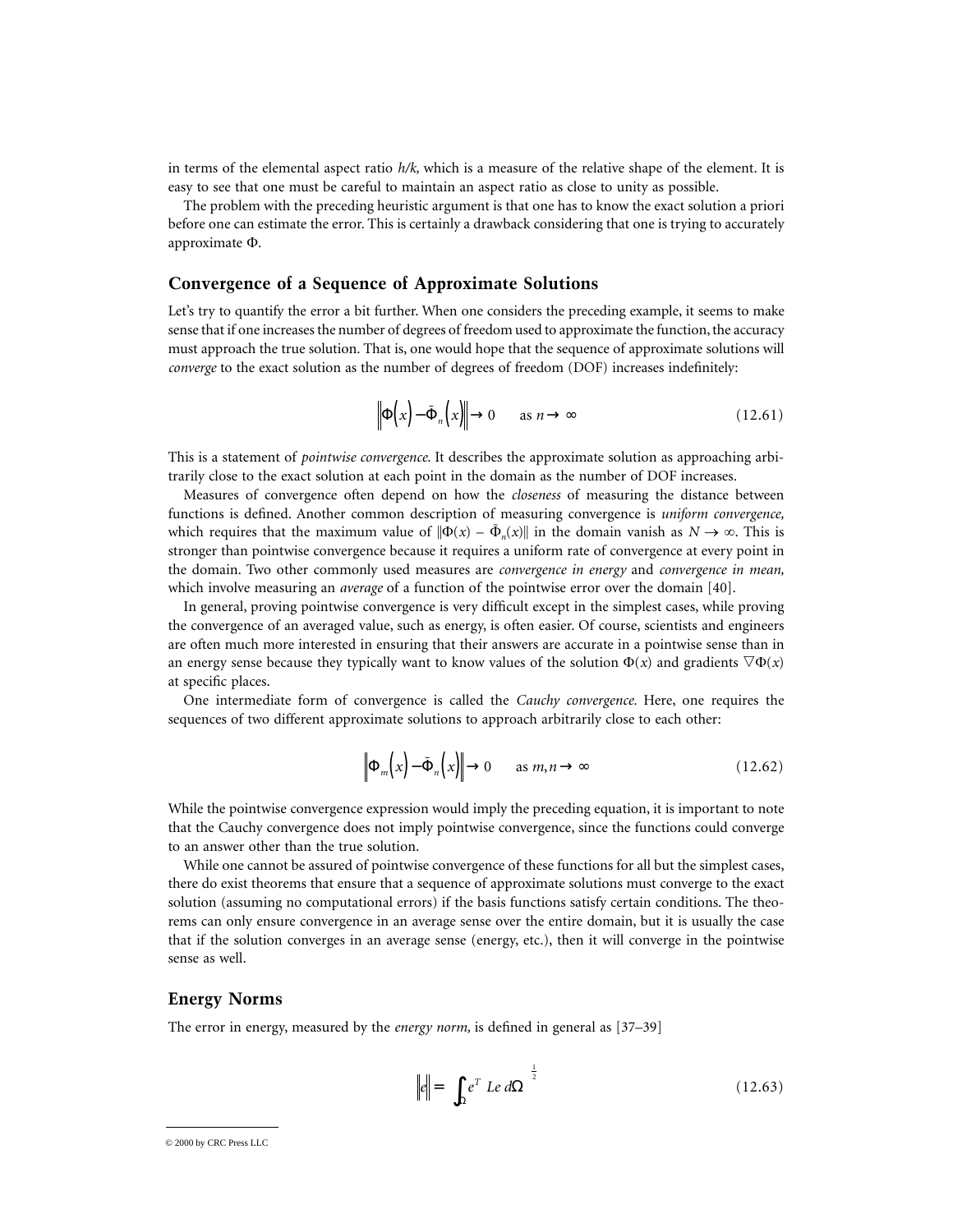where  $e = \Phi(x) - \tilde{\Phi}_n(x)$ , and *L* is the differential operator for the governing differential equation [i.e., it contains the derivatives operating on  $\Phi(x)$  and any function multiplying  $\Phi(x)$ ]. For physical problems, this is often associated with the energy density.

Another common measure of convergence utilizes the *L*<sub>2</sub> norm. This can be termed the *average error* and can be associated with errors in any quantity. The  $L_2$  norm is defined as

$$
\left\|e\right\|_{L2} = \left(\int_{\Omega} e^T \ e \ d\Omega\right)^{\frac{1}{2}} \tag{12.64}
$$

While the norms given above are defined on the whole domain, one can note that the square of each can be obtained by summing element contributions:

$$
\left\|e\right\|^2 = \sum_{i=1}^M \left\|e\right\|_i^2 \tag{12.65}
$$

where *i* represents an element contribution and *m* the total element number. Often for an *optimal* finiteelement mesh, one tries to make the contributions to this square of the norm equal for all elements.

While the absolute values given by the energy or *L*<sub>2</sub> norms have little value, one can construct a relative percentage error that can be more readily interpreted:

$$
\eta = \frac{\left\|e\right\|}{\left\|\Phi\right\|} \times 100\tag{12.66}
$$

This quantity, in effect, represents a weighted RMS error. The analysis can be determined for the whole domain or for element subdomains. One can use it in an adaptive algorithm by checking element errors against some predefined tolerance  $\eta_0$  and increasing the DOF only of those areas above the predefined tolerance.

Two other methods, the *p* and the *hp* methods, have been found, in most cases, to converge faster than the *h* method. The *p* method of refinement requires that one increase the order of the bias function that was used to represent the interpolation (i.e., linear to quadratic to cubic, etc.) The *hp* method is a combination of the *h* and *p* methods and has recently been shown to converge the fastest of the three methods (but, as you might imagine, it is the hardest to implement). To find out more about adaptive refinement methods, see [27, 30, 34, 35, 37, 40].

#### **Acknowledgments**

This work was supported in part by awards from the Whitaker Foundation, the NIH, and the NSF. I would like to thank K. Coles, J. Schmidt, and D. Weinstein for their helpful comments and suggestions. An expanded, educational case studies version of this chapter entitled, "Direct and Inverse Bioelectric Field Problems," may be found as part of the DOE-sponsored Computational Science Education Program (CSEP). The chapter is available freely via Mosaic at http://csep1.phy.ornl.gov/csep.html and contains exercises, projects, and C and Fortran computer codes.

<sup>© 2000</sup> by CRC Press LLC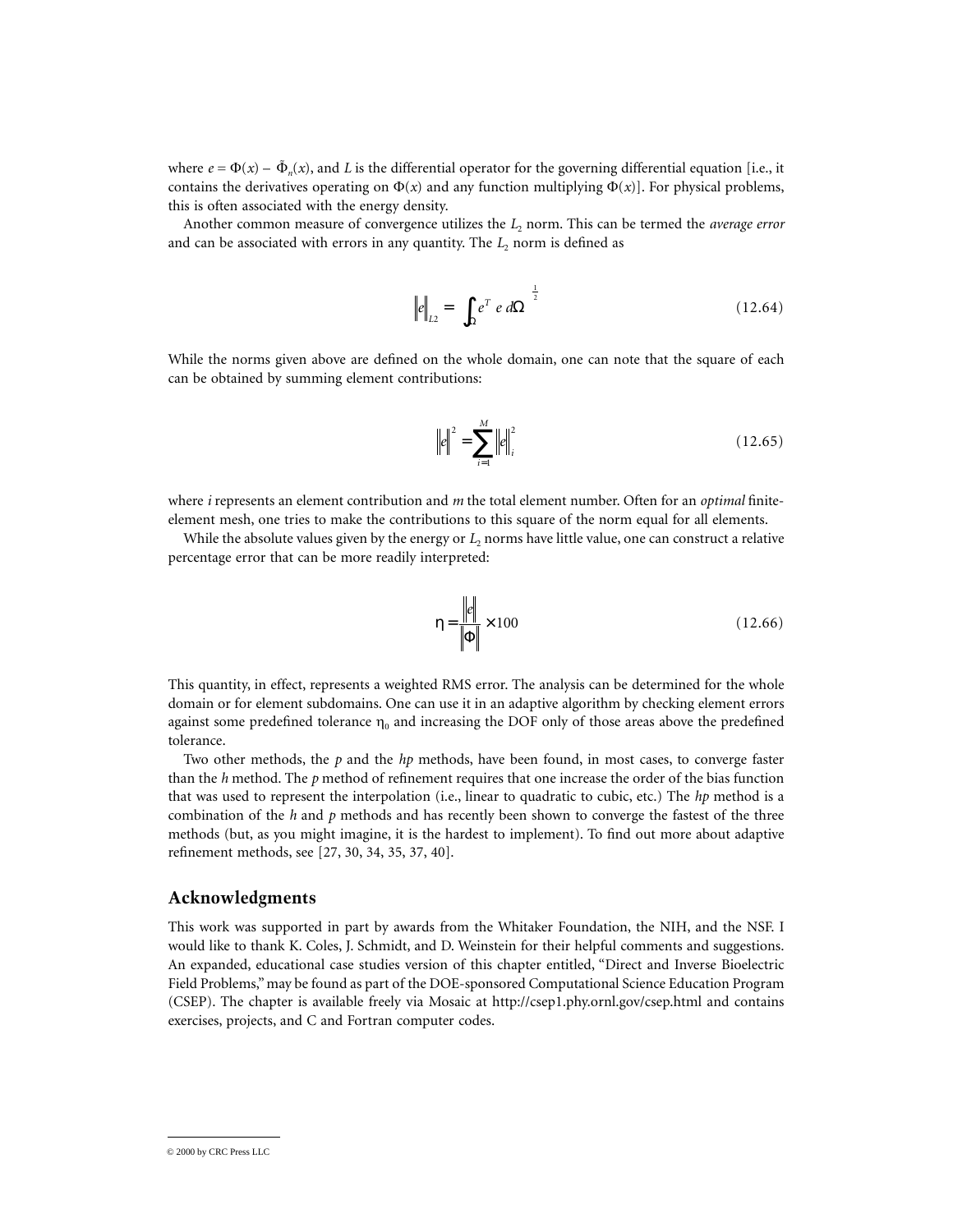## **References**

- 1. Miller CE, Henriquez CS. Finite element analysis of bioelectric phenomena. Crit Rev Biomed Eng 18:181, 1990. *This represents the first review paper on the use of the finite-element method as applied to biomedical problems. As the authors note, bioengineers came to these methods only fairly recently as compared with other engineers. It contains a good survey of applications.*
- 2. Nenonen J, Rajala HM, Katilia T. Biomagnetic Localization and 3D Modelling. Report TKK-F-A689. Espoo, Finland, Helsinki University of Technology, 1992.
- 3. Johnson CR, MacLeod RS, Ershler PR. A computer model for the study of electrical current flow in the human thorax. Comput Biol Med 22(3):305, 1992. *This paper details the construction of a three-dimensional thorax model.*
- 4. Johnson CR, MacLeod RS, Matheson MA. Computer simulations reveal complexity of electrical activity in the human thorax. Comput Phys 6(3):230, 1992. *This paper deals with the computational and visualization aspects of the forward ECG problem.*
- 5. Kim Y, Fahy JB, Tupper BJ. Optimal electrode designs for electrosurgery. IEEE Trans Biomed Eng 33:845, 1986. *This paper discusses an example of the modeling of bioelectric fields for applications in surgery.*
- 6. Plonsey R. Bioelectric Phenomena. New York, McGraw-Hill, 1969. *This is the first text using physics, mathematics, and engineering principles to quantify bioelectric phenomena.*
- 7. Henriquez CS, Plonsey R. Simulation of propagation along a bundle of cardiac tissue. I. Mathematical formulation. IEEE Trans Biomed Eng 37:850, 1990. *This paper and the companion paper below describe the bidomain approach to the propagation of electrical signals through active cardiac tissue.*
- 8. Henriquez CS, Plonsey R. Simulation of propagation along a bundle of cardiac tissue: II. Results of simulation. IEEE Trans Biomed Eng 37:861, 1990.
- 9. Keener JP. Waves in excitable media. SIAM J Appl Math 46:1039, 1980. *This paper describes mathematical models for wave propagation in various excitable media. Both chemical and physiologic systems are addressed.*
- 10. Hadamard J. Sur les problemes aux derivees parielies et leur signification physique. Bull Univ Princeton, pp 49–52, 1902. *This is Hadamard's original paper describing the concepts of well- and ill-posedness, in French.*
- 11. Greensite F, Huiskamp G, van Oosterom A. New quantitative and qualitative approaches to the inverse problem of electrocardiography: Their theoretical relationship and experimental consistency. Med Phy 17(3):369, 1990. *This paper describes methods for constraining the inverse problem of electrocardiology in terms of sources. Methods are developed which put bounds on the space of acceptable solutions.*
- 12. Tikhonov A, Arsenin V. Solution of Ill-Posed Problems. Washington, Winston, 1977. *This is the book in which Tikhonov describes his method of regularization for ill-posed problems.*
- 13. Tikhonov AN, Goncharsky AV. Ill-Posed Problems in the Natural Sciences. Moscow, MIR Publishers, 1987. *This is a collection of research papers from physics, geophysics, optics, medicine, etc., which describe ill-posed problems and the solution techniques the authors have developed.*
- 14. Glasko VB. Inverse Problems of Mathematical Physics. New York, American Institute of Physics, 1984. *This book has several introductory chapters on the mathematics of ill-posed problems followed by several chapters on specific applications.*
- 15. Hansen PC. Analysis of discrete ill-posed problems by means of the *L*-curve. SIAM Rev 34(4):561, 1992. *This is an excellent review paper which describes the various techniques developed to solve illposed problems. Special attention is paid to the selection of the a priori approximation of the regularization parameter.*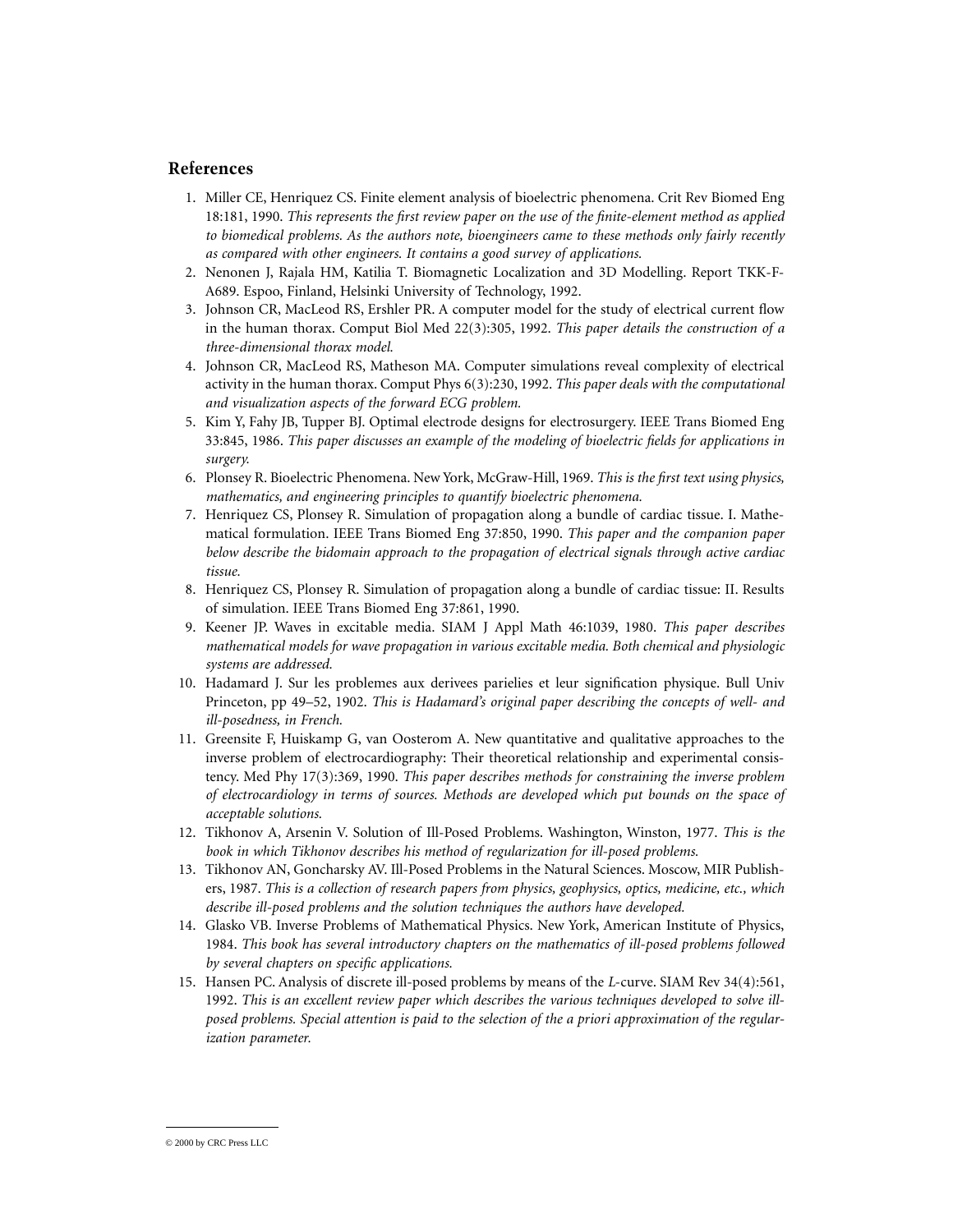- 16. Hansen PC, Regularization tools: A Matlab package for analysis and solution of discrete ill-posed problems. Available via netlib in the library numeralgo/no4. *This is an excellent set of tools for experimenting with and analyzing discrete ill-posed problems. The netlib library contains several Matlab routines as well as a postscript version of the accompanying technical report/manual.*
- 17. Yamashita Y. Theoretical studies on the inverse problem in electrocardiography and the uniqueness of the solution. IEEE Trans Biomed Eng 29:719, 1982. *The first paper to prove the uniqueness of the inverse problem in electrocardiography.*
- 18. Bertrand O. 3D finite element method in brain electrical activity studies. In J Nenonen, HM Rajala, T Katila (eds), Biomagnetic Localization and 3D Modeling, pp 154–171. Helsinki, Helsinki University of Technology, 1991. *This paper describes the inverse MEG problem using the finite-element method.*
- 19. Bowyer A. Computing Dirichlet tesselations. Comput J 24:162, 1981. *One of the first papers on the Delaunay triangulation in 3-space.*
- 20. Hoole SRH. Computer-Aided Analysis and Design of Electromagnetic Devices. New York, Elsevier, 1989. *While the title wouldn't make you think so, this is an excellent introductory text on the use of numerical techniques to solve boundary value problems in electrodynamics. The text also contains sections on mesh generation and solution methods. Furthermore, it provides pseudocode for most of the algorithms discussed throughout the text.*
- 21. MacLeod RS, Johnson CR, Matheson MA. Visualization tools for computational electrocardiography. In Visualization in Biomedical Computing, pp 433–444, 1992. *This paper and the paper which follows concern the modeling and visualization aspects of bioelectric field problems.*
- 22. MacLeod RS, Johnson CR, Matheson MA. Visualization of cardiac bioelectricity—A case study. IEEE Visualization 92:411, 1992.
- 23. Pilkington TC, Loftis B, Thompson JF, et al. High-Performance Computing in Biomedical Research. Boca Raton, Fla, CRC Press, 1993. *This edited collection of papers gives an overview of the state of the art in high-performance computing (as of 1993) as it pertains to biomedical research. While certainly not comprehensive, the text does showcase several interesting applications and methods.*
- 24. Thompson J, Weatherill NP. Structed and unstructed grid generation. In TC Pilkington, B Loftis, JF Thompson, et al. (eds), High-Performance Computing in Biomedical Research, pp 63–112. Boca Raton, Fla, CRC Press, 1993. *This paper contains some extensions of Thompson's classic textbook on numerical grid generation.*
- 25. George PL. Automatic Mesh Generation. New York, Wiley, 1991. *This is an excellent introduction to mesh generation. It contains a survey of all the major mesh generation schemes.*
- 26. Thompson JF, Warsi ZUA, Mastin CW. Numerical Grid Generation. New York, North-Holland, 1985. *This is the classic on mesh generation. The mathematical level is higher than that of George's book, and most of the applications are directed toward computational fluid dynamics.*
- 27. Schmidt JA, Johnson CR, Eason JC, MacLeod RS. Applications of automatic mesh generation and adaptive methods in computational medicine. In JE Flaherty and I. Babuska (eds), Modeling, Mesh Generation, and Adaptive Methods for Partial Differential Equations. New York, Springer-Verlag, 1994. *This paper describes three-dimensional mesh generation techniques and adaptive methods for bioelectric field problems.*
- 28. Henriquez CS, Johnson CR, Henneberg KA, et al. Large scale biomedical modeling and simulation: From concept to results. In N Thakor (ed), Frontiers in Biomedical Computing. Philadelphia, IEEE Press, 1994. *This paper describes the process of large-scale modeling along with computational and visualization issues pertaining to bioelectric field problems.*
- 29. Akin JE. Finite Element Analysis for Undergraduates. New York, Academic Press, 1986. *This is an easy-to-read, self-contained text on the finite-element method aimed at undergraduate engineering students.*

<sup>© 2000</sup> by CRC Press LLC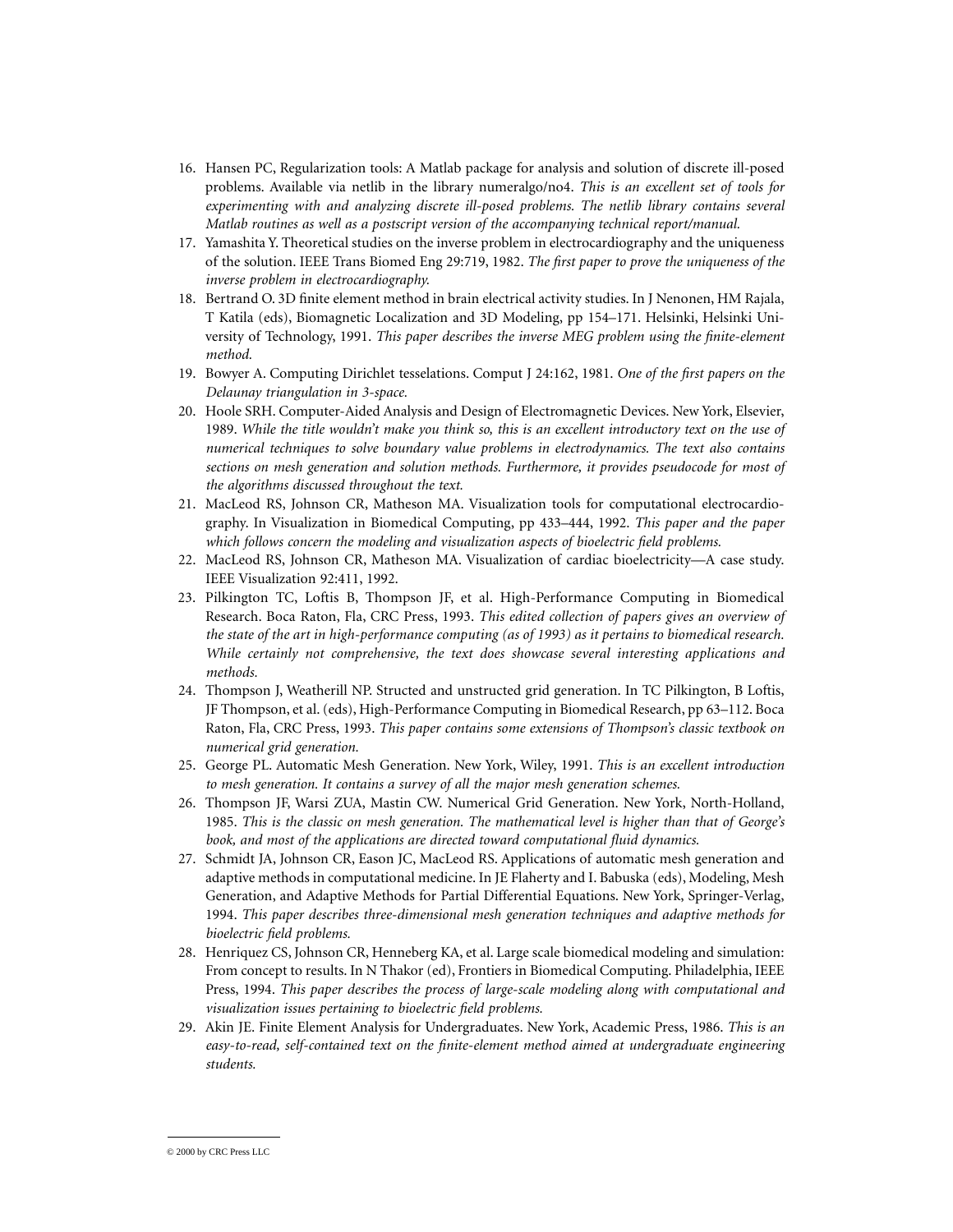- 30. Johnson C. Numerical Solution of Partial Differential Equations by the Finite Element Method. Cambridge, Cambridge University Press, 1990. *An excellent introductory book on the finite-element method. The text assumes mathematical background of a first-year graduate student in applied mathematics and computer science. An excellent introduction to the theory of adaptive methods.*
- 31. Brebbia CA, Dominguez J. Boundary Elements: An Introductory Course. New York, McGraw-Hill, 1989. *This is an introductory book on the boundary element method by one of the foremost experts on the subject.*
- 32. Jawson MA, Symm GT. Integral Equation Methods in Potential Theory and Elastostatics. London, Academic Press, 1977. *An introduction to the boundary integral method as applied to potential theory and elastostatics.*
- 33. Beer G, Watson JO. Introduction to Finite and Boundary Element Methods for Engineers. New York, Wiley, 1992. *This is an excellent first book for those wishing to learn about the practical aspects of the numerical solution of boundary value problems. The book covers not only finite and boundary element methods but also mesh generation and the solution of large systems.*
- 34. Johnson CR, MacLeod RS. Nonuniform spatial mesh adaption using a posteriori error estimates: Applications to forward and inverse problems. Appl Num Math 14:331, 1994. *This is a paper by the author which describes the application of the h-method of mesh refinement for large-scale twoand three-dimensional bioelectric field problems.*
- 35. Flaherty JE. Adaptive Methods for Partial Differential Equations. Philadelphia, SIAM, 1989. *This is a collection of papers on adaptive methods, many by the founders in the field. Most of the papers are applied to adaptive methods for finite-element methods and deal with both theory and applications.*
- 36. Golub GH, Van Loan CF. Matrix Computations. Baltimore, Johns Hopkins, 1989. *This is a classic reference for matrix computations and is highly recommended.*
- 37. Zienkiewicz OC. The Finite Element Method in Engineering Science. New York, McGraw-Hill, 1971. *This is a classic text on the finite-method. It is now in its fourth edition,* 1991.
- 38. Zienkiewicz OC, Zhu JZ. A simple error estimate and adaptive procedure for practical engineering analysis. Int J Num Meth Eng 24:337, 1987. *This is a classic paper which describes the use of the energy norm to globally refine the mesh based on a priori error estimates.*
- 39. Zienkiewicz OC, Zhu JZ. Adaptivity and mesh generation. Int J Num Meth Eng 32:783, 1991. *This is another good paper on adaptive methods which describes some more advanced methods than the 1987 paper.*
- 40. Burnett DS. Finite Element Method. Reading, Mass, Addison-Wesley, 1988. *This is an excellent introduction to the finite-element method. It covers all the basics and introduces more advanced concepts in a readily understandable context.*
- 41. Barber CB, Dobkin DP, Huhdanpaa H. The quickhull algorithm for convex hull. Geometry Center Technical Report GCG53. *A public domain two- and three-dimensional Delaunay mesh generation code. Available via anonymous ftp from geom.umn.edu:/pub/software/qhull.tar.Z. There is also a geometry viewer available from geom.umn.edu:/pub/software/geomview/geomview-sgi.tar.Z.*
- 42. Barr RC, Pilkington TC, Boineau JP, Spach MS. Determining surface potentials from current dipoles, with application to electrocardiography. IEEE Trans Biomed Eng 13:88, 1966. *This is the first paper on the application of the boundary-element method to problems in electrocardiography.*
- 43. Rudy Y, Messinger-Rapport BJ. The inverse solution in electrocardiography: Solutions in terms of epicardial potentials. CRC Crit Rev Biomed Eng 16:215, 1988. *An excellent overview on the inverse problem in electrocardiography as well as a section on the application of the boundary-element method to bioelectric field problems.*
- 44. Gulrajani RM, Roberge FA, Mailloux GE. The forward problem of electrocardiography. In PW Macfarlane and TD Lawrie (eds), Comprehensive Electrocardiology, pp 197–236. Oxford, England, Pergamon Press, 1989. *This contains a nice overview of the application of the boundary-element method to the direct ECG problem.*